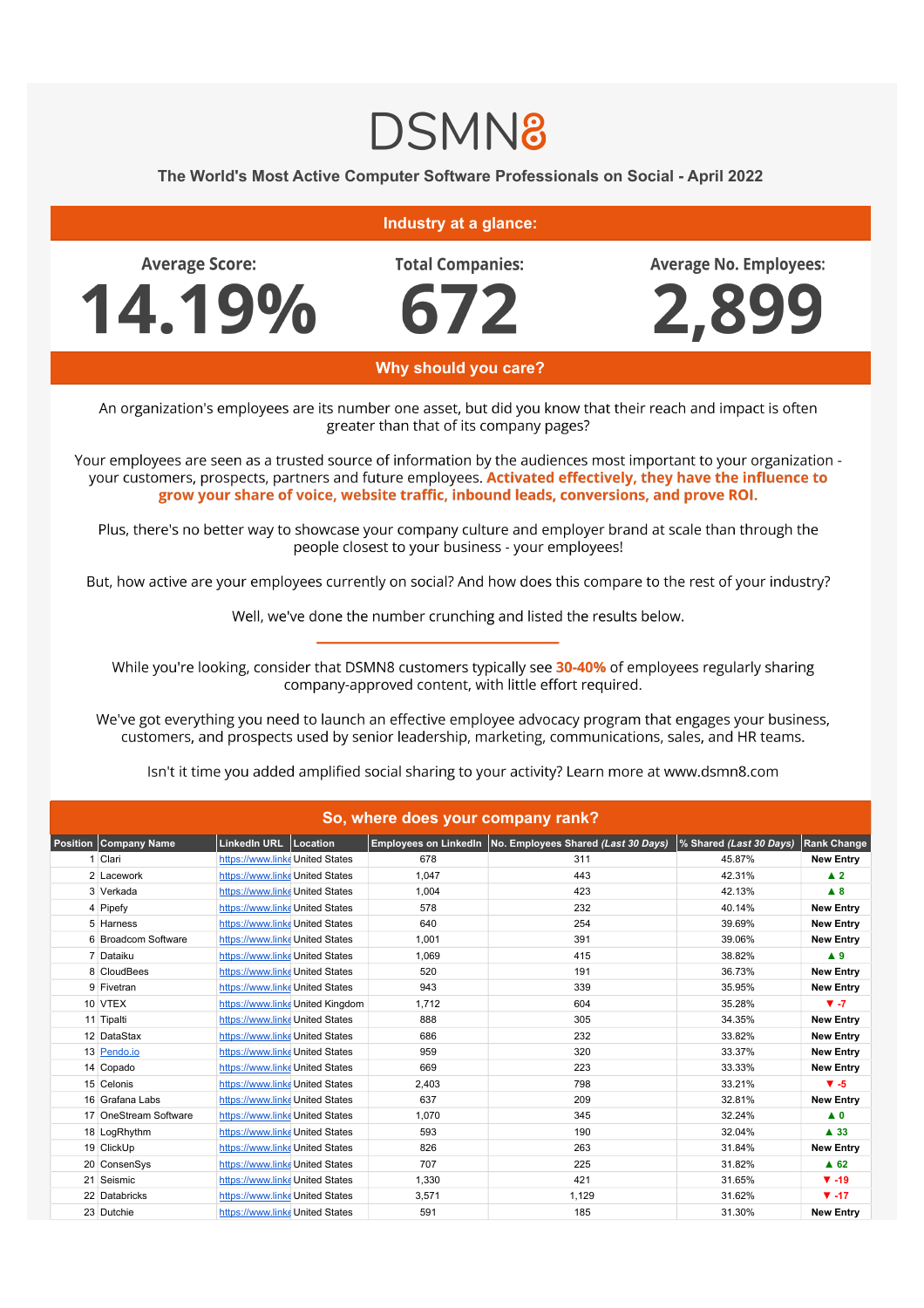|                    |                                  |                |              |                  | $\blacktriangle$ 51        |
|--------------------|----------------------------------|----------------|--------------|------------------|----------------------------|
| 24 PandaDoc        | https://www.linke United States  | 713            | 223          | 31.28%           |                            |
| 25 Alation         | https://www.linke United States  | 583            | 181          | 31.05%           | <b>New Entry</b>           |
| 26 Exabeam         | https://www.linke United States  | 603            | 187          | 31.01%           | $\blacktriangledown -2$    |
|                    |                                  |                |              |                  |                            |
| 27 Snowflake       | https://www.linke United States  | 4,472          | 1,360        | 30.41%           | $\blacktriangle$ 2         |
| 28 Personio        | https://www.linke Germany        | 1,238          | 372          | 30.05%           | <b>New Entry</b>           |
| 29 Braze           | https://www.linke United States  | 1,238          | 371          | 29.97%           | <b>New Entry</b>           |
|                    |                                  |                |              |                  |                            |
| 30 6sense          | https://www.linke United States  | 919            | 275          | 29.92%           | $\blacktriangledown$ -23   |
| 31 OutSystems      | https://www.linke United States  | 1,971          | 588          | 29.83%           | $\Psi - 9$                 |
| 32 project44       | https://www.linke United States  | 981            | 292          | 29.77%           | <b>New Entry</b>           |
|                    |                                  |                |              |                  |                            |
| 33 Rubrik          | https://www.linke United States  | 2,556          | 760          | 29.73%           | $\Psi -24$                 |
| 34 Redis           | https://www.linke United States  | 724            | 215          | 29.70%           | $\Psi - 19$                |
| 35 Emplifi         | https://www.linke United States  | 758            | 225          | 29.68%           | $\blacktriangle$ 71        |
|                    |                                  |                |              |                  |                            |
| 36 Sitecore        | https://www.linke United States  | 2,036          | 603          | 29.62%           | $\blacktriangle$ 14        |
| 37 ThoughtSpot     | https://www.linke United States  | 730            | 216          | 29.59%           | $V - 11$                   |
| 38 Amplitude       | https://www.linke United States  | 711            | 210          | 29.54%           | $\Psi - 26$                |
|                    |                                  |                |              |                  |                            |
| 39 Treasure Data   | https://www.linke United States  | 544            | 160          | 29.41%           | <b>New Entry</b>           |
| 40 Highspot        | https://www.linke United States  | 870            | 253          | 29.08%           | $\Psi - 19$                |
| 41 Workato         | https://www.linke United States  | 860            | 247          | 28.72%           | <b>New Entry</b>           |
|                    |                                  |                |              |                  |                            |
| 42 Confluent       | https://www.linke United States  | 2,208          | 628          | 28.44%           | $\blacktriangle$ 5         |
| 43 Nexthink        | https://www.linke Switzerland    | 834            | 237          | 28.42%           | $\blacktriangle$ 14        |
| 44 HashiCorp       | https://www.linke United States  | 1,968          | 559          | 28.40%           | $V - 25$                   |
|                    |                                  |                |              |                  |                            |
| 45 Collibra        | https://www.linke United States  | 1,111          | 314          | 28.26%           | $\blacktriangledown$ -20   |
| 46 WSO2            | https://www.linke United States  | 1,112          | 314          | 28.24%           | $V - 1$                    |
| 47 Contentful      | https://www.linke Germany        | 794            | 222          | 27.96%           | $\Psi - 39$                |
|                    |                                  |                |              | 27.88%           | $\blacktriangle$ 17        |
| 48 MongoDB         | https://www.linke United States  | 3,931          | 1,096        |                  |                            |
| 49 TripActions     | https://www.linke United States  | 1,235          | 344          | 27.85%           | $\blacktriangle$ 20        |
| 50 Netskope        | https://www.linke United States  | 1,821          | 505          | 27.73%           | $\Psi - 32$                |
| 51 Domo            |                                  |                | 326          |                  | $\blacktriangle$ 8         |
|                    | https://www.linke United States  | 1,179          |              | 27.65%           |                            |
| 52 Talkdesk        | https://www.linke United States  | 2,197          | 605          | 27.54%           | $\Psi - 46$                |
| 53 Elastic         | https://www.linke United States  | 3,083          | 847          | 27.47%           | $V - 25$                   |
|                    |                                  |                |              |                  |                            |
| 54 BeyondTrust     | https://www.linke United States  | 1,188          | 323          | 27.19%           | $\Psi - 18$                |
| 55 Blue Prism      | https://www.linke United Kingdom | 1,120          | 302          | 26.96%           | $\Psi - 14$                |
| 56 Miro            | https://www.linke United States  | 1,475          | 396          | 26.85%           | $\blacktriangle$ 2         |
| 57 Gong            | https://www.linke United States  | 1,125          | 301          | 26.76%           | $V - 56$                   |
|                    |                                  |                |              |                  |                            |
| 58 Folio3 Software | https://www.linke United States  | 711            | 190          | 26.72%           | $\Psi - 15$                |
| 59 JFrog           | https://www.linke United States  | 1,119          | 299          | 26.72%           | $\Psi - 19$                |
|                    |                                  |                | 511          |                  | $\Psi - 29$                |
| 60 Cohesity        | https://www.linke United States  | 1,918          |              | 26.64%           |                            |
| 61 Benchling       | https://www.linke United States  | 747            | 199          | 26.64%           | $\blacktriangle$ 3         |
| 62 Delphix         | https://www.linke United States  | 605            | 161          | 26.61%           | <b>New Entry</b>           |
| 63 UiPath          | https://www.linke United States  | 4,431          | 1,179        | 26.61%           | $\Psi - 8$                 |
|                    |                                  |                |              |                  |                            |
| 64 Corpay          | https://www.linke United States  | 640            | 170          | 26.56%           | <b>New Entry</b>           |
| 65 Talkwalker      | https://www.linke Luxembourg     | 649            | 172          | 26.50%           | <b>New Entry</b>           |
| 66 Boomi           | https://www.linke United States  | 1,431          | 379          | 26.48%           | $\blacktriangle$ 20        |
|                    |                                  |                |              |                  |                            |
| 67 Cradlepoint     | https://www.linke United States  | 1,074          | 283          | 26.35%           | <b>New Entry</b>           |
| 68 CyberArk        | https://www.linke United States  | 2,315          | 610          | 26.35%           | $\Psi - 36$                |
| 69 Uniphore        | https://www.linke United States  | 709            | 186          | 26.23%           | <b>New Entry</b>           |
|                    |                                  |                |              |                  |                            |
| 70 Benevity        | https://www.linke Canada         | 835            | 219          | 26.23%           | ▲ 104                      |
| 71 CircleCI        | https://www.linke United States  | 652            | 170          | 26.07%           | ▲ 111                      |
| 72 Moveworks       | https://www.linke United States  | 527            | 137          | 26.00%           | <b>New Entry</b>           |
| 73 Couchbase       | https://www.linke United States  | 707            | 183          | 25.88%           | $\Psi - 36$                |
|                    |                                  |                |              |                  |                            |
| 74 SUSE            | https://www.linke Germany        | 2,105          | 531          | 25.23%           | $\blacktriangledown$ -32   |
| 75 Varonis         | https://www.linke United States  | 1,994          | 499          | 25.03%           | $\Psi - 45$                |
| 76 impact.com      | https://www.linke United States  | 1,039          | 259          | 24.93%           | $\blacktriangle$ 56        |
|                    |                                  |                |              |                  |                            |
| 77 Druva           | https://www.linke United States  | 1,099          | 272          | 24.75%           | $V - 1$                    |
| 78 Tealium         | https://www.linke United States  | 664            | 164          | 24.70%           | <b>New Entry</b>           |
| 79 Datasite        | https://www.linke United States  | 951            | 232          | 24.40%           | $\blacktriangle$ 16        |
|                    |                                  |                |              |                  |                            |
| 80 Appian          | https://www.linke United States  | 1,902          | 463          | 24.34%           | $\blacktriangledown -8$    |
| 81 Bloomreach      | https://www.linke United States  | 856            | 208          | 24.30%           | $\blacktriangledown$ -28   |
| 82 Planet          | https://www.linke United States  | 851            | 206          | 24.21%           | <b>New Entry</b>           |
|                    |                                  |                |              |                  |                            |
| 83 Celigo          | https://www.linke United States  | 554            | 134          | 24.19%           | <b>New Entry</b>           |
| 84 SmartRecruiters | https://www.linke United States  | 618            | 149          | 24.11%           | <b>New Entry</b>           |
| 85 Securonix       | https://www.linke United States  | 891            | 212          | 23.79%           | ▲ 41                       |
| 86 Snow Software   |                                  | 750            | 178          | 23.73%           | $\blacktriangledown$ -7    |
|                    | https://www.linke Sweden         |                |              |                  |                            |
| 87 Ping Identity   | https://www.linke United States  | 1,341          | 318          | 23.71%           | $\blacktriangle$ 91        |
| 88 FinancialForce  | https://www.linke United States  | 901            | 213          | 23.64%           | $\Psi - 36$                |
| 89 GoTo            |                                  | 1,674          | 395          |                  | <b>New Entry</b>           |
|                    | https://www.linke United States  |                |              | 23.60%           |                            |
| 90 OneTrust        | https://www.linke United States  | 3,314          | 781          | 23.57%           | $\blacktriangledown$ -22   |
| 91 Dynatrace       | https://www.linke United States  | 3,573          | 842          | 23.57%           | $\blacktriangle$ 0         |
|                    |                                  |                |              |                  |                            |
|                    |                                  |                |              |                  |                            |
| 92 Branch          | https://www.linke United States  | 566            | 132          | 23.32%           | <b>New Entry</b>           |
| 93 Zendesk         | https://www.linke United States  | 6,664<br>1,103 | 1,553<br>256 | 23.30%<br>23.21% | $\Psi - 15$<br>$\Psi - 50$ |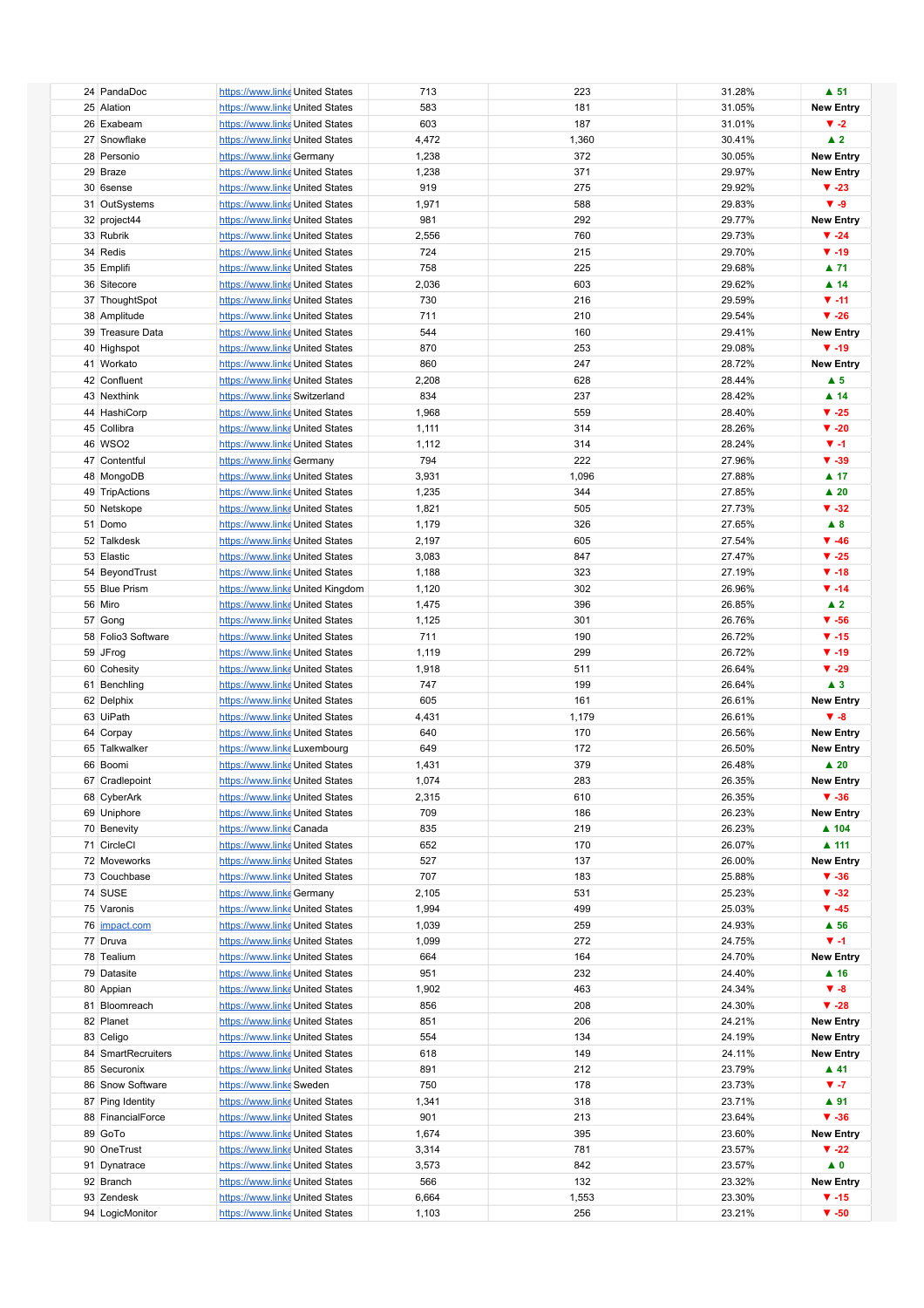|                          |                                 |                                  | 976    | 225   | 23.05% | $\blacktriangle$ 3       |
|--------------------------|---------------------------------|----------------------------------|--------|-------|--------|--------------------------|
| 95 Kyriba                | https://www.linke United States |                                  |        |       |        |                          |
| 96 MURAL                 | https://www.linke United States |                                  | 1,020  | 234   | 22.94% | <b>New Entry</b>         |
| 97 Malwarebytes          | https://www.linke United States |                                  | 948    | 216   | 22.78% | $\blacktriangle$ 92      |
| 98 Gainsight             | https://www.linke United States |                                  | 1,126  | 255   | 22.65% | $\blacktriangle$ 58      |
| 99 SmartBear             | https://www.linke United States |                                  | 774    | 175   | 22.61% | $\Psi - 33$              |
|                          |                                 |                                  |        |       |        |                          |
| 100 Egnyte               | https://www.linke United States |                                  | 757    | 171   | 22.59% | $\Psi - 73$              |
| 101 Talend               | https://www.linke United States |                                  | 1,560  | 352   | 22.56% | $\Psi - 31$              |
| 102 Workiva              | https://www.linke United States |                                  | 2,279  | 514   | 22.55% | $\Psi - 40$              |
| 103 Qlik                 | https://www.linke United States |                                  | 2,738  | 617   | 22.53% | $\Psi - 30$              |
|                          |                                 |                                  |        |       |        |                          |
| 104 Procore Technologies | https://www.linke United States |                                  | 2,844  | 639   | 22.47% | $\Psi - 19$              |
| 105 Salesloft            | https://www.linke United States |                                  | 847    | 190   | 22.43% | $\Psi - 92$              |
| 106 airSlate             | https://www.linke United States |                                  | 550    | 123   | 22.36% | <b>New Entry</b>         |
| 107 Flexera              | https://www.linke United States |                                  | 1,049  | 234   | 22.31% | $\triangle$ 65           |
| 108 Mendix               |                                 |                                  |        |       |        | $\Psi - 69$              |
|                          | https://www.linke United States |                                  | 1,257  | 280   | 22.28% |                          |
| 109 Enverus              | https://www.linke United States |                                  | 1,289  | 287   | 22.27% | ▲ 118                    |
| 110 Zywave               | https://www.linke United States |                                  | 747    | 166   | 22.22% | $\Psi - 110$             |
| 111 Splunk               | https://www.linke United States |                                  | 8,124  | 1,800 | 22.16% | $\blacktriangle$ 12      |
| 112 Webfleet Solutions   | https://www.linke Netherlands   |                                  | 790    | 175   | 22.15% | $\blacktriangle$ 24      |
|                          |                                 |                                  |        |       |        |                          |
| 113 Esri Canada          | https://www.linke Canada        |                                  | 526    | 116   | 22.05% | <b>New Entry</b>         |
| 114 Fetch Rewards        | https://www.linke United States |                                  | 667    | 147   | 22.04% | <b>New Entry</b>         |
| 115 Diligent             | https://www.linke United States |                                  | 1,824  | 401   | 21.98% | $\Psi - 77$              |
| 116 TouchBistro          | https://www.linke Canada        |                                  | 617    | 135   | 21.88% | $\triangle$ 82           |
| 117 Acronis              |                                 |                                  |        | 415   |        | $\blacktriangle$ 13      |
|                          | https://www.linke Switzerland   |                                  | 1,899  |       | 21.85% |                          |
| 118 Kaseya               | https://www.linke United States |                                  | 1,723  | 376   | 21.82% | ▲ 143                    |
| 119 Sumo Logic           | https://www.linke United States |                                  | 980    | 213   | 21.73% | $\Psi - 99$              |
| 120 Degreed              | https://www.linke United States |                                  | 695    | 151   | 21.73% | <b>New Entry</b>         |
| 121 SailPoint            | https://www.linke United States |                                  | 1,878  | 408   | 21.73% | $\Psi - 98$              |
|                          |                                 |                                  |        |       |        |                          |
| 122 Zerto                | https://www.linke United States |                                  | 516    | 112   | 21.71% | $V - 61$                 |
| 123 Calix                | https://www.linke United States |                                  | 1,327  | 288   | 21.70% | $\blacktriangle$ 4       |
| 124 Vendasta             | https://www.linke Canada        |                                  | 563    | 122   | 21.67% | $\blacktriangle$ 20      |
| 125 AvePoint             | https://www.linke United States |                                  | 1,251  | 271   | 21.66% | $\Psi - 4$               |
| 126 BlackLine            |                                 |                                  |        | 356   | 21.64% | $\Psi - 38$              |
|                          | https://www.linke United States |                                  | 1,645  |       |        |                          |
| 127 Hardis               | https://www.linke France        |                                  | 1,080  | 231   | 21.39% | ▲ 129                    |
| 128 Showpad              | https://www.linke Belgium       |                                  | 548    | 117   | 21.35% | <b>New Entry</b>         |
| 129 Apptio               | https://www.linke United States |                                  | 1,289  | 274   | 21.26% | $\Psi - 26$              |
| 130 ServiceNow           | https://www.linke United States |                                  | 18,942 | 4,000 | 21.12% | $\Psi - 16$              |
|                          |                                 |                                  |        |       |        |                          |
| 131 Ivanti               | https://www.linke United States |                                  | 2,954  | 620   | 20.99% | $V - 77$                 |
| 132 SEPTEO               | https://www.linke France        |                                  | 797    | 166   | 20.83% | ▲ 73                     |
| 133 Planview             | https://www.linke United States |                                  | 1,215  | 252   | 20.74% | $\Psi -41$               |
| 134 Forcepoint           | https://www.linke United States |                                  | 2,252  | 466   | 20.69% | $\blacktriangledown -9$  |
|                          |                                 |                                  |        |       |        |                          |
| 135 WalkMe               | https://www.linke United States |                                  | 1,247  | 258   | 20.69% | <b>New Entry</b>         |
| 136 Gigamon              | https://www.linke United States |                                  | 1,025  | 212   | 20.68% | <b>New Entry</b>         |
| 137 Xactly               | https://www.linke United States |                                  | 969    | 200   | 20.64% | $\Psi - 91$              |
| 138 MHR                  |                                 | https://www.linke United Kingdom | 933    | 192   | 20.58% | ▲ 106                    |
| 139 nCino                | https://www.linke United States |                                  | 1,351  | 278   | 20.58% | $\blacktriangledown$ -24 |
|                          |                                 |                                  |        |       |        |                          |
| 140 Relativity           | https://www.linke United States |                                  | 1,524  | 313   | 20.54% | $\Psi -27$               |
| 141 Jamf                 | https://www.linke United States |                                  | 2,157  | 442   | 20.49% | $\blacktriangle$ 30      |
| 142 Payscale             | https://www.linke United States |                                  | 586    | 120   | 20.48% | $\Psi - 82$              |
| 143 Demandbase           | https://www.linke United States |                                  | 963    | 197   | 20.46% | <b>New Entry</b>         |
| 144 Datadog              | https://www.linke United States |                                  | 3,616  | 737   | 20.38% | $\Psi - 47$              |
| 145 VelocityEHS          |                                 |                                  | 579    |       | 20.38% | $\Psi - 64$              |
|                          | https://www.linke United States |                                  |        | 118   |        |                          |
| 146 Outreach             | https://www.linke United States |                                  | 1,326  | 270   | 20.36% | $\Psi - 83$              |
| 147 Nutanix              | https://www.linke United States |                                  | 7,024  | 1,428 | 20.33% | $\Psi - 60$              |
| 148 BigCommerce          | https://www.linke United States |                                  | 1,215  | 246   | 20.25% | $\blacktriangle$ 1       |
| 149 SugarCRM             | https://www.linke United States |                                  | 568    | 115   | 20.25% | $\blacktriangledown$ -25 |
|                          | https://www.linke United States |                                  | 2,004  | 404   |        |                          |
| 150 LivePerson           |                                 |                                  |        |       | 20.16% | $\blacktriangle$ 90      |
| 151 Commvault            | https://www.linke United States |                                  | 2,787  | 560   | 20.09% | $V - 71$                 |
| 152 The Access Group     |                                 | https://www.linke United Kingdom | 2,802  | 561   | 20.02% | $\Psi - 56$              |
| 153 ICIMS                | https://www.linke United States |                                  | 1,274  | 255   | 20.02% | $\Psi - 104$             |
| 154 Komodo Health        | https://www.linke United States |                                  | 573    | 114   | 19.90% | <b>New Entry</b>         |
|                          |                                 |                                  | 3,052  | 607   |        |                          |
| 155 KeepTruckin          | https://www.linke United States |                                  |        |       | 19.89% | $\Psi - 78$              |
| 156 Pegasystems          | https://www.linke United States |                                  | 6,177  | 1,225 | 19.83% | $\Psi -27$               |
| 157 New Relic            | https://www.linke United States |                                  | 2,318  | 458   | 19.76% | $\Psi - 53$              |
| 158 Quickbase            | https://www.linke United States |                                  | 674    | 133   | 19.73% | <b>New Entry</b>         |
| 159 Conga                | https://www.linke United States |                                  | 1,260  | 248   | 19.68% | <b>New Entry</b>         |
|                          |                                 |                                  |        |       |        |                          |
| 160 Attachmate           | https://www.linke United States |                                  | 2,743  | 536   | 19.54% | $V - 51$                 |
| 161 Lucid                | https://www.linke United States |                                  | 1,097  | 214   | 19.51% | $\P$ -126                |
| 162 Jobber               | https://www.linke Canada        |                                  | 536    | 104   | 19.40% | <b>New Entry</b>         |
| 163 Airtable             | https://www.linke United States |                                  | 897    | 174   | 19.40% | $\Psi - 69$              |
| 164 EverCommerce         | https://www.linke United States |                                  | 1,477  | 286   | 19.36% | ▲ 338                    |
|                          |                                 |                                  |        |       |        |                          |
| 165 Diverse Lynx         | https://www.linke United States |                                  | 610    | 118   | 19.34% | A64                      |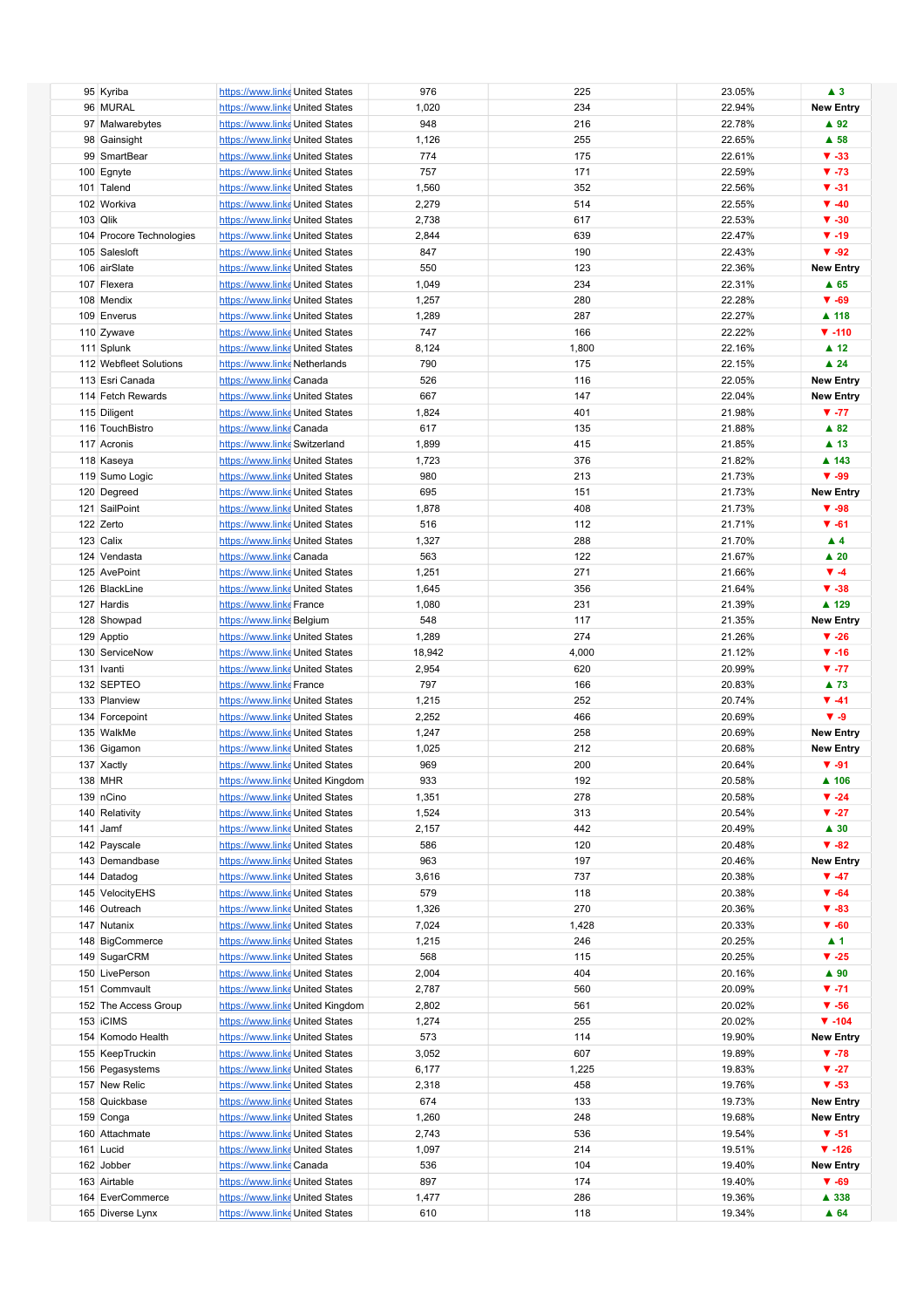| 166 RingCentral                                             | https://www.linke United States |                                  | 5,135  | 992   | 19.32% | $\blacktriangle$ 46      |
|-------------------------------------------------------------|---------------------------------|----------------------------------|--------|-------|--------|--------------------------|
| 167 Milestone Systems                                       | https://www.linke Denmark       |                                  | 1,323  | 255   | 19.27% | $\Psi - 15$              |
| 168 Sprinklr                                                | https://www.linke United States |                                  | 3,770  | 722   | 19.15% | $\Psi - 79$              |
|                                                             |                                 |                                  |        |       |        |                          |
| 169 Asana                                                   | https://www.linke United States |                                  | 2,204  | 422   | 19.15% | $V - 113$                |
| 170 ZoomInfo                                                | https://www.linke United States |                                  | 2,958  | 566   | 19.13% | $V - 7$                  |
|                                                             |                                 |                                  |        |       |        |                          |
| 171 Niantic                                                 | https://www.linke United States |                                  | 1,009  | 193   | 19.13% | ▲ 114                    |
| 172 Smartsheet                                              | https://www.linke United States |                                  | 2,942  | 561   | 19.07% | $\blacktriangle$ 32      |
|                                                             |                                 |                                  |        |       |        |                          |
| 173 Emburse                                                 | https://www.linke United States |                                  | 882    | 168   | 19.05% | ▲ 94                     |
| 174 Intapp                                                  | https://www.linke United States |                                  | 705    | 134   | 19.01% | $\blacktriangle$ 56      |
| 175 Sisense                                                 | https://www.linke United States |                                  | 787    | 149   | 18.93% | $\Psi - 67$              |
|                                                             |                                 |                                  |        |       |        |                          |
| 176 DocuSign                                                | https://www.linke United States |                                  | 7,925  | 1,500 | 18.93% | $\blacktriangledown$ -54 |
| 177 NICE CXone                                              | https://www.linke United States |                                  | 2,389  | 452   | 18.92% | $\Psi - 44$              |
|                                                             |                                 |                                  |        |       |        |                          |
| 178 Odoo                                                    | https://www.linke Belgium       |                                  | 2,125  | 402   | 18.92% | $\Psi - 47$              |
| 179 Ivalua                                                  | https://www.linke United States |                                  | 722    | 136   | 18.84% | $\Psi - 105$             |
|                                                             |                                 |                                  |        |       |        |                          |
| 180 Unity                                                   | https://www.linke United States |                                  | 6,527  | 1,225 | 18.77% | $\blacktriangle$ 53      |
| 181 Nintex                                                  | https://www.linke United States |                                  | 938    | 176   | 18.76% | $\Psi - 47$              |
| 182 ELMO Software                                           | https://www.linke Australia     |                                  | 550    | 103   | 18.73% | $V - 111$                |
|                                                             |                                 |                                  |        |       |        |                          |
| 183 Syncron                                                 | https://www.linke Sweden        |                                  | 610    | 114   | 18.69% | <b>New Entry</b>         |
| 184 Phenom                                                  | https://www.linke United States |                                  | 1,579  | 295   | 18.68% | $\Psi - 100$             |
|                                                             |                                 |                                  |        |       |        |                          |
| 185 o9 Solutions                                            | https://www.linke United States |                                  | 1,773  | 331   | 18.67% | $\Psi - 16$              |
| 186 isolved                                                 | https://www.linke United States |                                  | 997    | 186   | 18.66% | $\Psi - 69$              |
|                                                             |                                 |                                  |        |       |        |                          |
| 187 PowerObjects                                            | https://www.linke United States |                                  | 587    | 109   | 18.57% | $\blacktriangle$ 31      |
| 188 SAP Customer Experience https://www.linke United States |                                 |                                  | 922    | 171   | 18.55% | $\Psi - 83$              |
| 189 SOTI                                                    | https://www.linkeCanada         |                                  |        | 257   | 18.54% | $\Psi - 88$              |
|                                                             |                                 |                                  | 1,386  |       |        |                          |
| 190 ActiveCampaign                                          | https://www.linke United States |                                  | 986    | 182   | 18.46% | $\Psi - 176$             |
| 191 OneSpan                                                 | https://www.linke United States |                                  | 754    | 139   | 18.44% | $\Psi - 71$              |
|                                                             |                                 |                                  |        |       |        |                          |
| 192 ModMed                                                  | https://www.linke United States |                                  | 1,096  | 202   | 18.43% | $\blacktriangle$ 5       |
| 193 Liferay                                                 | https://www.linke United States |                                  | 1,255  | 231   | 18.41% | $\Psi - 82$              |
|                                                             |                                 |                                  |        |       |        |                          |
| 194 Genetec                                                 | https://www.linke Canada        |                                  | 1,643  | 302   | 18.38% | $\P$ -44                 |
| <b>195 Five9</b>                                            | https://www.linke United States |                                  | 1,927  | 354   | 18.37% | $\Psi - 76$              |
|                                                             |                                 |                                  |        |       |        |                          |
| 196 Agora                                                   | https://www.linke United States |                                  | 526    | 96    | 18.25% | <b>New Entry</b>         |
| 197 Origami Risk                                            | https://www.linke United States |                                  | 510    | 93    | 18.24% | <b>New Entry</b>         |
| 198 Bazaarvoice                                             | https://www.linke United States |                                  | 1,531  | 279   | 18.22% | $\blacktriangle$ 2       |
|                                                             |                                 |                                  |        |       |        |                          |
| 199 Okta                                                    | https://www.linke United States |                                  | 6,052  | 1,102 | 18.21% | $\Psi - 109$             |
| 200 Jaggaer                                                 | https://www.linke United States |                                  | 1,140  | 206   | 18.07% | $V - 27$                 |
|                                                             |                                 |                                  |        |       |        |                          |
| 201 TeamViewer                                              | https://www.linke Germany       |                                  | 1,458  | 263   | 18.04% | $\Psi - 56$              |
| 202 Samsara                                                 | https://www.linke United States |                                  | 1,831  | 330   | 18.02% | $\Psi - 67$              |
|                                                             |                                 |                                  |        |       |        | $\Psi - 91$              |
| 203 Backbase                                                | https://www.linke Netherlands   |                                  | 1,350  | 243   | 18.00% |                          |
| 204 MeridianLink                                            | https://www.linke United States |                                  | 523    | 94    | 17.97% | <b>New Entry</b>         |
| 205 EDB                                                     | https://www.linke United States |                                  | 1,064  | 191   | 17.95% | $\blacktriangledown$ -24 |
|                                                             |                                 |                                  |        |       |        |                          |
| 206 Red Hat                                                 | https://www.linke United States |                                  | 19,528 | 3,500 | 17.92% | $\Psi - 48$              |
| 207 AlayaCare                                               | https://www.linke Canada        |                                  | 559    | 100   | 17.89% | <b>New Entry</b>         |
|                                                             |                                 |                                  |        |       |        |                          |
| 208 Ideagen                                                 |                                 | https://www.linke United Kingdom | 615    | 110   | 17.89% | <b>New Entry</b>         |
| 209 Coveo                                                   | https://www.linkecanada         |                                  | 775    | 138   | 17.81% | $\Psi - 142$             |
|                                                             |                                 |                                  |        |       |        |                          |
| 210 Medallia                                                | https://www.linke United States |                                  | 2,548  | 450   | 17.66% | $\P$ -162                |
| 211 Materialise                                             | https://www.linke Belgium       |                                  | 1,530  | 269   | 17.58% | $A$ 67                   |
| 212 Sophos                                                  |                                 | https://www.linke United Kingdom | 4,345  | 763   | 17.56% | $\Psi - 46$              |
|                                                             |                                 |                                  |        |       |        |                          |
| 213 Genesys                                                 | https://www.linke United States |                                  | 7,284  | 1,278 | 17.55% | $\Psi - 179$             |
| 214 Granicus                                                | https://www.linke United States |                                  | 804    | 141   | 17.54% | $\blacktriangle$ 52      |
|                                                             |                                 |                                  |        |       |        |                          |
| 215 Virgin Pulse                                            | https://www.linke United States |                                  | 1,643  | 288   | 17.53% | $\Psi - 13$              |
| 216 Perseus Group                                           | https://www.linke Canada        |                                  | 1,787  | 311   | 17.40% | <b>New Entry</b>         |
| 217 RELEX Solutions                                         | https://www.linke Finland       |                                  | 1,313  | 228   | 17.36% | $\Psi - 49$              |
|                                                             |                                 |                                  |        |       |        |                          |
| 218 SAP SuccessFactors                                      | https://www.linke United States |                                  | 2,037  | 353   | 17.33% | $\Psi - 119$             |
| 219 Software                                                | https://www.linke Germany       |                                  | 3,928  | 677   | 17.24% | $\Psi - 34$              |
|                                                             |                                 |                                  |        |       |        |                          |
| 220 Bullhorn                                                | https://www.linke United States |                                  | 1,268  | 218   | 17.19% | $\blacktriangle$ 0       |
| 221 AppDynamics                                             | https://www.linke United States |                                  | 1,923  | 330   | 17.16% | $V - 119$                |
|                                                             |                                 |                                  |        |       |        | $\Psi - 19$              |
| 222 Informatica                                             | https://www.linke United States |                                  | 5,491  | 941   | 17.14% |                          |
| 223 Calabrio                                                | https://www.linke United States |                                  | 720    | 123   | 17.08% | $\Psi - 46$              |
| 224 Riskified                                               | https://www.linke United States |                                  | 767    | 131   | 17.08% | $\Psi - 96$              |
|                                                             |                                 |                                  |        |       |        |                          |
| 225 Paycor                                                  | https://www.linke United States |                                  | 2,214  | 378   | 17.07% | $\Psi - 82$              |
| 226 M-Files                                                 | https://www.linke United States |                                  | 607    | 103   | 16.97% | $\Psi - 47$              |
|                                                             |                                 |                                  |        | 429   |        |                          |
| 227 Cornerstone OnDemand                                    | https://www.linke United States |                                  | 2,532  |       | 16.94% | $\blacktriangle$ 5       |
| 228 Canva                                                   | https://www.linke Australia     |                                  | 3,809  | 645   | 16.93% | $\Psi - 45$              |
| 229 Sovos                                                   | https://www.linke United States |                                  | 1,431  | 241   | 16.84% | $\Psi -45$               |
|                                                             |                                 |                                  |        |       |        |                          |
| 230 Acquia                                                  | https://www.linke United States |                                  | 1,207  | 203   | 16.82% | $\blacktriangledown$ -77 |
| 231 Cloudera                                                | https://www.linke United States |                                  | 3,116  | 522   | 16.75% | $\Psi - 76$              |
|                                                             |                                 |                                  |        |       |        |                          |
| 232 DDN Storage                                             | https://www.linke United States |                                  | 569    | 95    | 16.70% | ▲ 130                    |
| 233 Vena Solutions                                          | https://www.linke Canada        |                                  | 601    | 100   | 16.64% | <b>New Entry</b>         |
|                                                             |                                 |                                  |        |       |        |                          |
| 234 SpotOn                                                  | https://www.linke United States |                                  | 2,352  | 390   | 16.58% | $\Psi - 80$              |
| 235 HelpSystems                                             | https://www.linke United States |                                  | 997    | 165   | 16.55% | $\blacktriangle$ 46      |
| 236 Avalara                                                 | https://www.linke United States |                                  | 3,740  | 618   | 16.52% | $\Psi - 13$              |
|                                                             |                                 |                                  |        |       |        |                          |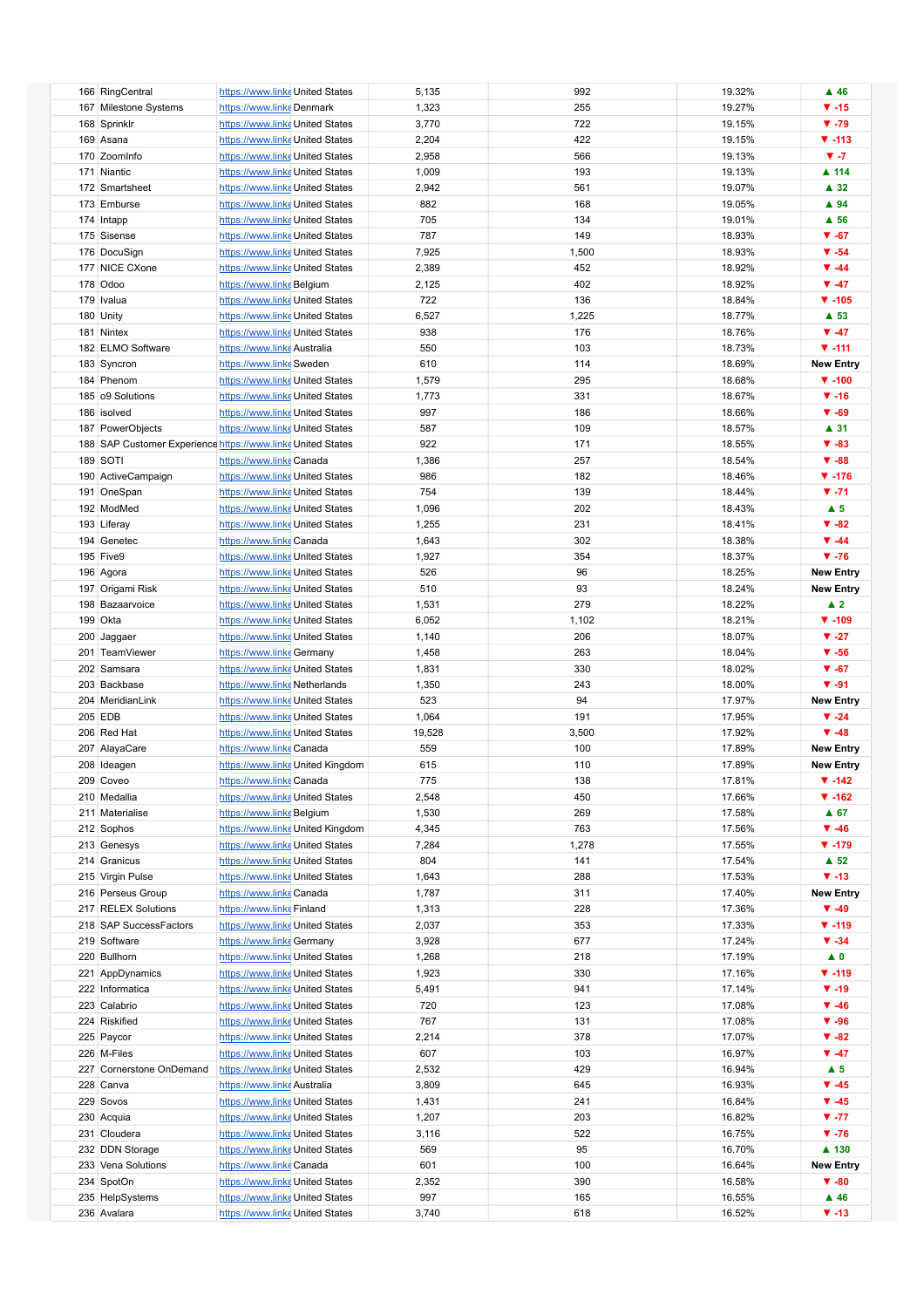|          | 237 Bill.com                                           | https://www.linke United States  |                                  | 1,308   | 215    | 16.44% | $\P$ -144                |
|----------|--------------------------------------------------------|----------------------------------|----------------------------------|---------|--------|--------|--------------------------|
|          | 238 PrimePay                                           | https://www.linke United States  |                                  | 605     | 99     | 16.36% | $\Psi - 10$              |
|          | 239 Precisely                                          | https://www.linke United States  |                                  | 2,140   | 350    | 16.36% | <b>New Entry</b>         |
|          |                                                        |                                  |                                  |         |        |        |                          |
|          | 240 Improbable                                         |                                  | https://www.linke United Kingdom | 676     | 110    | 16.27% | <b>New Entry</b>         |
|          | 241 Serrala                                            | https://www.linke Germany        |                                  | 615     | 100    | 16.26% | $V - 131$                |
|          |                                                        |                                  |                                  | 775     | 126    | 16.26% | $\triangle$ 62           |
|          | 242 Doximity                                           | https://www.linke United States  |                                  |         |        |        |                          |
|          | 243 InterSystems                                       | https://www.linke United States  |                                  | 1,620   | 263    | 16.23% | $\triangle$ 87           |
|          | 244 VMware                                             | https://www.linke United States  |                                  | 34,423  | 5,500  | 15.98% | $\Psi - 64$              |
|          |                                                        |                                  |                                  |         |        |        |                          |
|          | 245 In Time Tec                                        | https://www.linke United States  |                                  | 727     | 116    | 15.96% | <b>New Entry</b>         |
|          | 246 WorkForce Software                                 | https://www.linke United States  |                                  | 765     | 122    | 15.95% | $\Psi - 105$             |
|          |                                                        |                                  |                                  |         |        |        |                          |
|          | 247 The Apache Software Fournalty States United States |                                  |                                  | 2,073   | 330    | 15.92% | $\Psi - 38$              |
|          | 248 AgileEngine                                        | https://www.linke United States  |                                  | 509     | 81     | 15.91% | <b>New Entry</b>         |
|          | 249 Riskonnect                                         | https://www.linke United States  |                                  | 522     | 83     | 15.90% | <b>New Entry</b>         |
|          |                                                        |                                  |                                  |         |        |        |                          |
|          | 250 ChannelAdvisor                                     | https://www.linke United States  |                                  | 939     | 149    | 15.87% | $\Psi - 54$              |
|          | 251 Clearwater Analytics                               | https://www.linke United States  |                                  | 1,280   | 203    | 15.86% | $A$ 67                   |
|          |                                                        |                                  |                                  |         |        |        |                          |
|          | 252 LiveVox                                            | https://www.linke United States  |                                  | 629     | 99     | 15.74% | $\P$ -145                |
|          | 253 Impresoft Group                                    | https://www.linkeltaly           |                                  | 680     | 107    | 15.74% | $V - 8$                  |
|          |                                                        |                                  |                                  | 530     | 83     | 15.66% | $\Psi - 108$             |
|          | 254 InEight                                            | https://www.linke United States  |                                  |         |        |        |                          |
|          | 255 GitHub                                             | https://www.linke United States  |                                  | 4,063   | 633    | 15.58% | $\Psi - 63$              |
|          | 256 Xero                                               | https://www.linke New Zealand    |                                  | 4,677   | 728    | 15.57% | $\Psi - 108$             |
|          |                                                        |                                  |                                  |         |        |        |                          |
|          | 257 Slack                                              | https://www.linke United States  |                                  | 3,836   | 595    | 15.51% | $\Psi - 93$              |
|          | 258 Sigma Software Group                               | https://www.linke Ukraine        |                                  | 1,398   | 216    | 15.45% | ▲ 203                    |
|          | 259 PTV Group                                          | https://www.linke Germany        |                                  | 908     | 140    | 15.42% | $\blacktriangle$ 34      |
|          |                                                        |                                  |                                  |         |        |        |                          |
|          | 260 Scalefocus                                         | https://www.linke Bulgaria       |                                  | 694     | 107    | 15.42% | $\Psi - 49$              |
|          | 261 Autodesk                                           | https://www.linke United States  |                                  | 13,643  | 2,100  | 15.39% | $\Psi - 47$              |
|          |                                                        |                                  |                                  |         |        |        |                          |
|          | 262 Nuance Communications                              | https://www.linke United States  |                                  | 8,178   | 1,257  | 15.37% | ▲ 156                    |
|          | 263 Bitdefender                                        | https://www.linke Romania        |                                  | 1,913   | 294    | 15.37% | ▲ 71                     |
|          |                                                        |                                  |                                  |         |        |        |                          |
|          | 264 Cegid                                              | https://www.linke France         |                                  | 3,119   | 477    | 15.29% | ▲ 108                    |
|          | 265 Tekion Corp                                        | https://www.linke United States  |                                  | 1,616   | 247    | 15.28% | $\P$ -14                 |
| 266 Clio |                                                        | https://www.linke Canada         |                                  | 766     | 117    | 15.27% | $\Psi - 71$              |
|          |                                                        |                                  |                                  |         |        |        |                          |
|          | 267 Wrike                                              | https://www.linke United States  |                                  | 975     | 148    | 15.18% | $V - 8$                  |
|          | 268 C3 AI                                              | https://www.linke United States  |                                  | 745     | 113    | 15.17% | $\Psi - 109$             |
|          |                                                        |                                  |                                  |         |        |        |                          |
|          | 269 Microsoft                                          | https://www.linke United States  |                                  | 224,665 | 34,000 | 15.13% | $V - 6$                  |
|          | 270 Tableau                                            | https://www.linke United States  |                                  | 5,449   | 824    | 15.12% | $\Psi - 113$             |
|          | 271 NSI IT                                             | https://www.linke Belgium        |                                  | 730     | 110    | 15.07% | $\blacktriangle$ 37      |
|          |                                                        |                                  |                                  |         |        |        |                          |
|          | 272 Pipedrive                                          | https://www.linke United States  |                                  | 969     | 146    | 15.07% | $\Psi - 86$              |
|          | 273 ConnectWise                                        | https://www.linke United States  |                                  | 2,237   | 337    | 15.06% | $\Psi - 103$             |
|          |                                                        |                                  |                                  |         |        |        |                          |
|          | 274 Entrata                                            | https://www.linke United States  |                                  | 1,523   | 229    | 15.04% | $\blacktriangle$ 12      |
|          | 275 Stealth                                            | https://www.linke United States  |                                  | 2,115   | 318    | 15.04% | $\Psi - 115$             |
|          |                                                        |                                  |                                  |         |        |        | $V - 115$                |
|          | 276 Technisys                                          | https://www.linke United States  |                                  | 1,228   | 184    | 14.98% |                          |
|          | 277 insightsoftware                                    | https://www.linke United States  |                                  | 1,088   | 163    | 14.98% | $\Psi - 112$             |
|          | 278 AFAS Software                                      | https://www.linke Netherlands    |                                  | 641     | 96     | 14.98% | $\blacktriangle$ 6       |
|          |                                                        |                                  |                                  |         |        |        |                          |
|          | 279 NeoXam                                             | https://www.linke France         |                                  | 501     | 75     | 14.97% | <b>New Entry</b>         |
|          | 280 Kerridge                                           | https://www.linke United Kingdom |                                  | 675     | 101    | 14.96% | $\Psi - 28$              |
|          |                                                        |                                  |                                  |         |        |        |                          |
|          | 281 360 Degree Cloud                                   | https://www.linke United States  |                                  | 529     | 79     | 14.93% | <b>New Entry</b>         |
|          | 282 Extreme Networks                                   | https://www.linke United States  |                                  | 3,508   | 520    | 14.82% | <b>New Entry</b>         |
|          | 283 Gorilla Logic                                      | https://www.linke United States  |                                  | 702     | 104    | 14.81% | <b>New Entry</b>         |
|          |                                                        |                                  |                                  |         |        |        |                          |
| 284 IFS  |                                                        | https://www.linke Sweden         |                                  | 6,097   | 902    | 14.79% | $\Psi -42$               |
|          | 285 SolarWinds                                         | https://www.linke United States  |                                  | 2,302   | 340    | 14.77% | $\blacktriangle$ 31      |
|          |                                                        |                                  |                                  |         |        |        |                          |
|          | 286 A10 Networks                                       | https://www.linke United States  |                                  | 738     | 109    | 14.77% | <b>New Entry</b>         |
|          | 287 TeamSystem                                         | https://www.linkeltaly           |                                  | 1,675   | 247    | 14.75% | ▲ 96                     |
|          | 288 AvidXchange                                        | https://www.linke United States  |                                  | 1,360   | 200    | 14.71% | $\P$ -113                |
|          |                                                        |                                  |                                  |         |        |        |                          |
|          | 289 Community Brands                                   | https://www.linke United States  |                                  | 1,559   | 229    | 14.69% | $\Psi - 113$             |
|          | 290 Digital.ai                                         | https://www.linke United States  |                                  | 716     | 105    | 14.66% | ▲ 74                     |
|          | 291 Riverbed Technology                                | https://www.linke United States  |                                  | 1,867   | 273    | 14.62% | $\Psi - 104$             |
|          |                                                        |                                  |                                  |         |        |        |                          |
|          | 292 Veeva Systems                                      | https://www.linke United States  |                                  | 5,865   | 857    | 14.61% | $\Psi - 174$             |
|          | 293 Tremend Software Consult https://www.linke Romania |                                  |                                  | 549     | 80     | 14.57% | <b>New Entry</b>         |
|          |                                                        |                                  |                                  |         |        |        |                          |
|          | 294 Zoopla                                             | https://www.linke United Kingdom |                                  | 674     | 98     | 14.54% | $\Psi - 106$             |
|          | 295 ECI Software Solutions                             | https://www.linke United States  |                                  | 1,015   | 147    | 14.48% | $\P$ -158                |
|          | 296 Paylocity                                          | https://www.linke United States  |                                  | 4,197   | 607    | 14.46% | $\Psi - 106$             |
|          |                                                        |                                  |                                  |         |        |        |                          |
|          | 297 Vizrt Group                                        | https://www.linke Norway         |                                  | 831     | 120    | 14.44% | $\Psi - 90$              |
|          | 298 Avid                                               | https://www.linke United States  |                                  | 1,600   | 231    | 14.44% | $\blacktriangle$ 110     |
|          |                                                        |                                  |                                  |         |        |        |                          |
|          | 299 InMoment                                           | https://www.linke United States  |                                  | 804     | 116    | 14.43% | $\blacktriangledown$ -24 |
|          | 300 Innovecs                                           | https://www.linke United States  |                                  | 542     | 78     | 14.39% | $\blacktriangle$ 2       |
|          | 301 Cisco Meraki                                       |                                  |                                  |         | 397    | 14.38% | <b>New Entry</b>         |
|          |                                                        | https://www.linke United States  |                                  | 2,760   |        |        |                          |
|          | 302 Kinaxis                                            | https://www.linke Canada         |                                  | 1,372   | 197    | 14.36% | $\P$ -164                |
|          | 303 Picsart                                            | https://www.linke United States  |                                  | 1,186   | 170    | 14.33% | $\Psi - 270$             |
|          |                                                        |                                  |                                  |         |        |        |                          |
|          | 304 Sage Intacct                                       | https://www.linke United States  |                                  | 992     | 142    | 14.31% | $\Psi - 58$              |
|          | 305 Podium                                             | https://www.linke United States  |                                  | 1,224   | 175    | 14.30% | $\Psi - 163$             |
|          |                                                        |                                  |                                  |         |        |        |                          |
|          | 306 ESET                                               | https://www.linke Slovakia       |                                  | 1,463   | 209    | 14.29% | ▲ 122                    |
|          | 307 Medidata Solutions                                 | https://www.linke United States  |                                  | 2,686   | 383    | 14.26% | $\Psi - 90$              |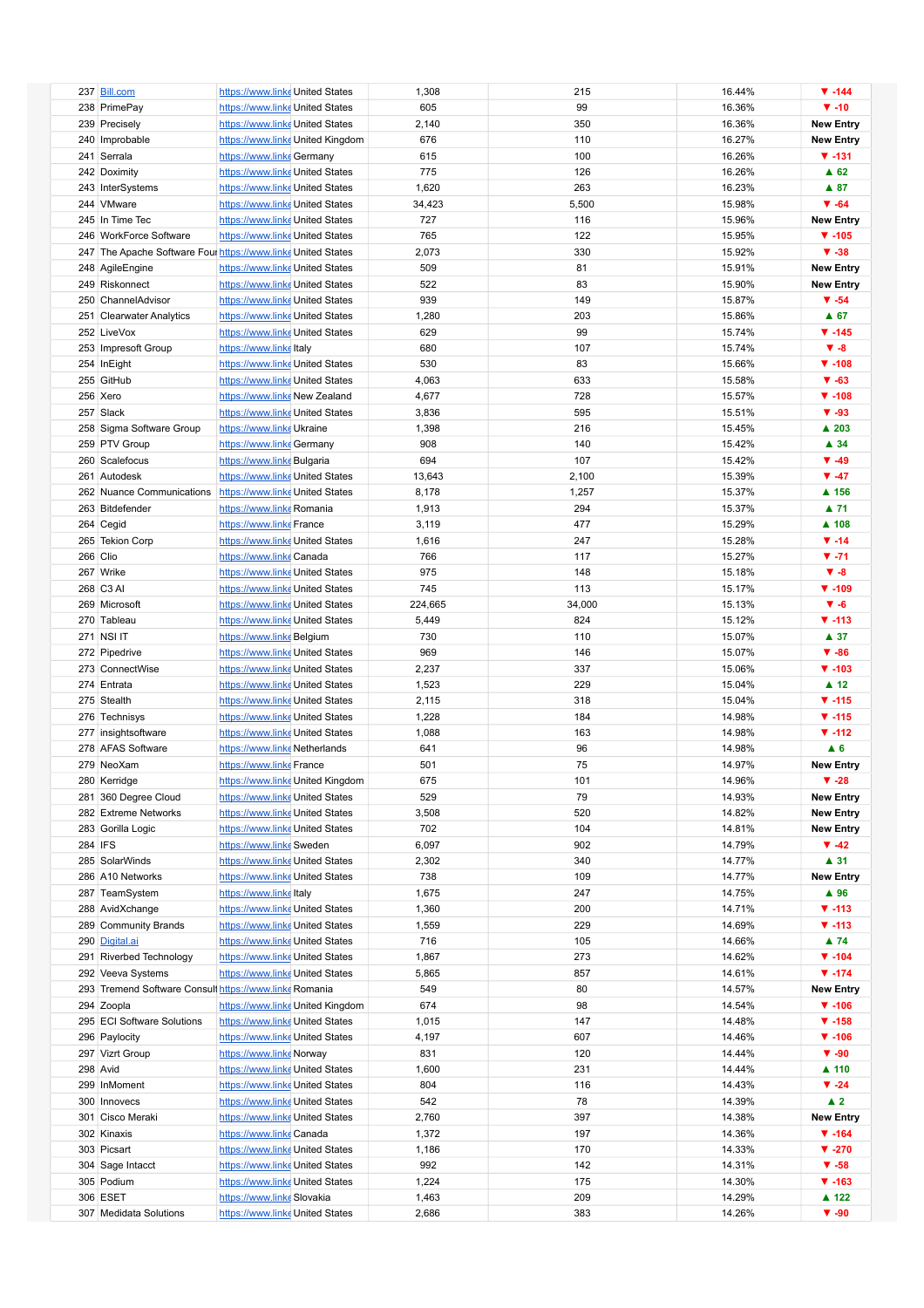| 308 Mindera                                                 | https://www.linke United Kingdom |                                  | 634    | 90    | 14.20% | <b>New Entry</b>    |
|-------------------------------------------------------------|----------------------------------|----------------------------------|--------|-------|--------|---------------------|
|                                                             |                                  |                                  |        |       |        |                     |
| 309 Noovle                                                  | https://www.linkeltaly           |                                  | 550    | 78    | 14.18% | <b>New Entry</b>    |
| 310 Intralinks                                              | https://www.linke United States  |                                  | 1,348  | 191   | 14.17% | $\Psi - 72$         |
| 311 Guidewire Software                                      | https://www.linke United States  |                                  | 3,056  | 432   | 14.14% | $\blacktriangle$ 12 |
| 312 Waystar                                                 | https://www.linke United States  |                                  | 1,090  | 154   | 14.13% | $\P$ -172           |
|                                                             |                                  |                                  |        |       |        |                     |
| 313 CureMD                                                  | https://www.linke United States  |                                  | 848    | 119   | 14.03% | $\Psi - 89$         |
| 314 Mapbox                                                  | https://www.linke United States  |                                  | 635    | 89    | 14.02% | <b>New Entry</b>    |
| 315 NICE Actimize                                           | https://www.linke United States  |                                  | 1,208  | 169   | 13.99% | $\Psi - 105$        |
| 316 Allvue Systems                                          | https://www.linke United States  |                                  | 609    | 85    | 13.96% | $\Psi - 51$         |
| 317 IRIS Software Group                                     |                                  |                                  |        | 227   |        | $\Psi - 10$         |
|                                                             |                                  | https://www.linke United Kingdom | 1,635  |       | 13.88% |                     |
| 318 AppLovin                                                | https://www.linke United States  |                                  | 779    | 108   | 13.86% | $\P$ -44            |
| 319 Paycom                                                  | https://www.linke United States  |                                  | 4,674  | 646   | 13.82% | $\Psi - 47$         |
| 320 Plex Systems                                            | https://www.linke United States  |                                  | 589    | 81    | 13.75% | $\Psi - 99$         |
| 321 Mozilla                                                 | https://www.linke United States  |                                  | 1,523  | 209   | 13.72% | $\Psi - 66$         |
|                                                             |                                  |                                  |        |       |        |                     |
| 322 ServiceTitan                                            | https://www.linke United States  |                                  | 1,744  | 239   | 13.70% | $\Psi - 109$        |
| 323 Weave                                                   | https://www.linke United States  |                                  | 789    | 108   | 13.69% | $\P$ -122           |
| 324 Snap                                                    | https://www.linke United States  |                                  | 6,742  | 921   | 13.66% | $V - 5$             |
| 325 Collective Health                                       | https://www.linke United States  |                                  | 557    | 76    | 13.64% | <b>New Entry</b>    |
| 326 BlueJeans by Verizon                                    |                                  |                                  | 598    | 81    | 13.55% | ▲ 33                |
|                                                             | https://www.linke United States  |                                  |        |       |        |                     |
| 327 Odigo                                                   | https://www.linke France         |                                  | 808    | 109   | 13.49% | $\blacktriangle$ 20 |
| 328 Toast                                                   | https://www.linke United States  |                                  | 3,342  | 450   | 13.46% | $\Psi - 177$        |
| 329 Akvelon                                                 | https://www.linke United States  |                                  | 924    | 123   | 13.31% | ▲ 91                |
| 330 Exiger                                                  | https://www.linke United States  |                                  | 671    | 89    | 13.26% | <b>New Entry</b>    |
|                                                             |                                  |                                  |        |       |        |                     |
| 331 Adobe                                                   | https://www.linke United States  |                                  | 30,298 | 4,000 | 13.20% | $\Psi - 33$         |
| 332 Zenoti                                                  | https://www.linke United States  |                                  | 807    | 106   | 13.14% | $\Psi - 117$        |
| 333 Esri                                                    | https://www.linke United States  |                                  | 5,619  | 737   | 13.12% | $\Psi - 34$         |
| 334 Exadel                                                  | https://www.linke United States  |                                  | 1,403  | 184   | 13.11% | $\triangle$ 82      |
| 335 3Pillar Global                                          | https://www.linke United States  |                                  | 1,800  | 236   | 13.11% | $\blacktriangle$ 80 |
|                                                             |                                  |                                  |        |       |        |                     |
| 336 Henry Schein One                                        | https://www.linke United States  |                                  | 780    | 102   | 13.08% | $V - 11$            |
| 337 Bentley Systems                                         | https://www.linke United States  |                                  | 4,535  | 592   | 13.05% | $\Psi - 94$         |
| 338 Enghouse                                                | https://www.linke United States  |                                  | 613    | 80    | 13.05% | $\Psi - 101$        |
| 339 ACV Auctions                                            | https://www.linke United States  |                                  | 1,345  | 175   | 13.01% | <b>New Entry</b>    |
| 340 Duck Creek                                              |                                  |                                  |        | 219   | 13.00% | $V - 2$             |
|                                                             | https://www.linke United States  |                                  | 1,685  |       |        |                     |
| 341 MRI Software                                            | https://www.linke United States  |                                  | 2,270  | 295   | 13.00% | $\P$ -102           |
| 342 HighRadius                                              | https://www.linke United States  |                                  | 3,918  | 509   | 12.99% | $\Psi - 143$        |
| 343 AppFolio                                                | https://www.linke United States  |                                  | 1,496  | 194   | 12.97% | $\Psi - 56$         |
| 344 INFORM                                                  | https://www.linke Germany        |                                  | 556    | 72    | 12.95% | $\Psi - 118$        |
|                                                             |                                  |                                  |        |       |        | $\Psi - 198$        |
| 345 Khoros                                                  | https://www.linke United States  |                                  | 1,528  | 197   | 12.89% |                     |
| 346 Vega IT                                                 | https://www.linke Serbia         |                                  | 707    | 91    | 12.87% | <b>New Entry</b>    |
| 347 Canonical                                               |                                  | https://www.linke United Kingdom | 980    | 126   | 12.86% | $\Psi - 67$         |
| 348 SimCorp                                                 | https://www.linkeDenmark         |                                  | 2,059  | 263   | 12.77% | $\blacktriangle$ 38 |
| 349 Hyland                                                  | https://www.linke United States  |                                  | 4,131  | 527   | 12.76% | $\Psi - 36$         |
|                                                             |                                  |                                  |        |       |        |                     |
| 350 Workday                                                 | https://www.linke United States  |                                  | 17,036 | 2,172 | 12.75% | $\Psi - 101$        |
| 351 Ansys                                                   | https://www.linke United States  |                                  | 5,406  | 688   | 12.73% | ▼ -115              |
| 352 SAS                                                     | https://www.linke United States  |                                  | 14,563 | 1,852 | 12.72% | $\blacktriangle$ 27 |
| 353 Lucid Holdings                                          | https://www.linke United States  |                                  | 567    | 72    | 12.70% | <b>New Entry</b>    |
| 354 Zellis                                                  |                                  | https://www.linke United Kingdom | 969    | 123   | 12.69% | $\Psi - 65$         |
|                                                             |                                  |                                  |        |       |        |                     |
| 355 Radancy                                                 | https://www.linke United States  |                                  | 906    | 115   | 12.69% | $\P$ -120           |
| 356 PointClickCare                                          | https://www.linkeCanada          |                                  | 1,655  | 210   | 12.69% | $\Psi - 29$         |
| 357 Nemetschek Group                                        | https://www.linke Germany        |                                  | 2,706  | 343   | 12.68% | $\Psi - 107$        |
| 358 WillowTree                                              | https://www.linke United States  |                                  | 752    | 95    | 12.63% | $\Psi - 164$        |
| 359 Aspen Technology                                        | https://www.linke United States  |                                  | 2,431  | 305   | 12.55% | $\Psi - 101$        |
|                                                             |                                  |                                  |        |       |        |                     |
| 360 Beeline                                                 | https://www.linke United States  |                                  | 680    | 85    | 12.50% | ▲ 128               |
| 361 Volaris Group                                           | https://www.linke Canada         |                                  | 866    | 108   | 12.47% | ▲ 122               |
| 362 Flowbird Group                                          | https://www.linke France         |                                  | 796    | 99    | 12.44% | $\Psi - 16$         |
| 363 Accedo.tv                                               | https://www.linke Sweden         |                                  | 523    | 65    | 12.43% | <b>New Entry</b>    |
| 364 Volante Technologies                                    | https://www.linke United States  |                                  | 735    | 91    | 12.38% | $\Psi -24$          |
|                                                             |                                  |                                  |        |       |        | $\blacktriangle$ 4  |
| 365 MasterControl                                           | https://www.linke United States  |                                  | 688    | 85    | 12.35% |                     |
| 366 Lohika                                                  | https://www.linke United States  |                                  | 1,020  | 126   | 12.35% | ▲ 121               |
| 367 Mitratech                                               | https://www.linke United States  |                                  | 863    | 106   | 12.28% | ▲ 105               |
| 368 Harris Computer                                         | https://www.linke Canada         |                                  | 1,854  | 227   | 12.24% | $\blacktriangle$ 37 |
| 369 ISAGRI                                                  | https://www.linke France         |                                  | 760    | 93    | 12.24% | $\Psi - 43$         |
|                                                             |                                  |                                  |        |       |        |                     |
| 370 Arbisoft                                                | https://www.linke United States  |                                  | 770    | 94    | 12.21% | $\P$ -122           |
| 371 Deltek                                                  | https://www.linke United States  |                                  | 3,538  | 429   | 12.13% | $\Psi - 146$        |
| 372 Advanced                                                |                                  | https://www.linke United Kingdom | 2,346  | 284   | 12.11% | $V - 9$             |
| 373 Vizrt                                                   | https://www.linke Norway         |                                  | 546    | 66    | 12.09% | $\Psi - 91$         |
| 374 Citrix                                                  | https://www.linke United States  |                                  | 10,763 | 1,300 | 12.08% | $\Psi - 120$        |
|                                                             |                                  |                                  |        |       |        |                     |
| 375 iManage                                                 | https://www.linke United States  |                                  | 928    | 112   | 12.07% | $V - 259$           |
| 376 ICE Mortgage Technology https://www.linke United States |                                  |                                  | 1,840  | 222   | 12.07% | $\Psi - 105$        |
| 377 NICE                                                    | https://www.linke United States  |                                  | 5,959  | 718   | 12.05% | $\Psi - 62$         |
| 378 PTC                                                     | https://www.linke United States  |                                  | 6,985  | 834   | 11.94% | $\Psi - 239$        |
|                                                             |                                  |                                  |        |       |        |                     |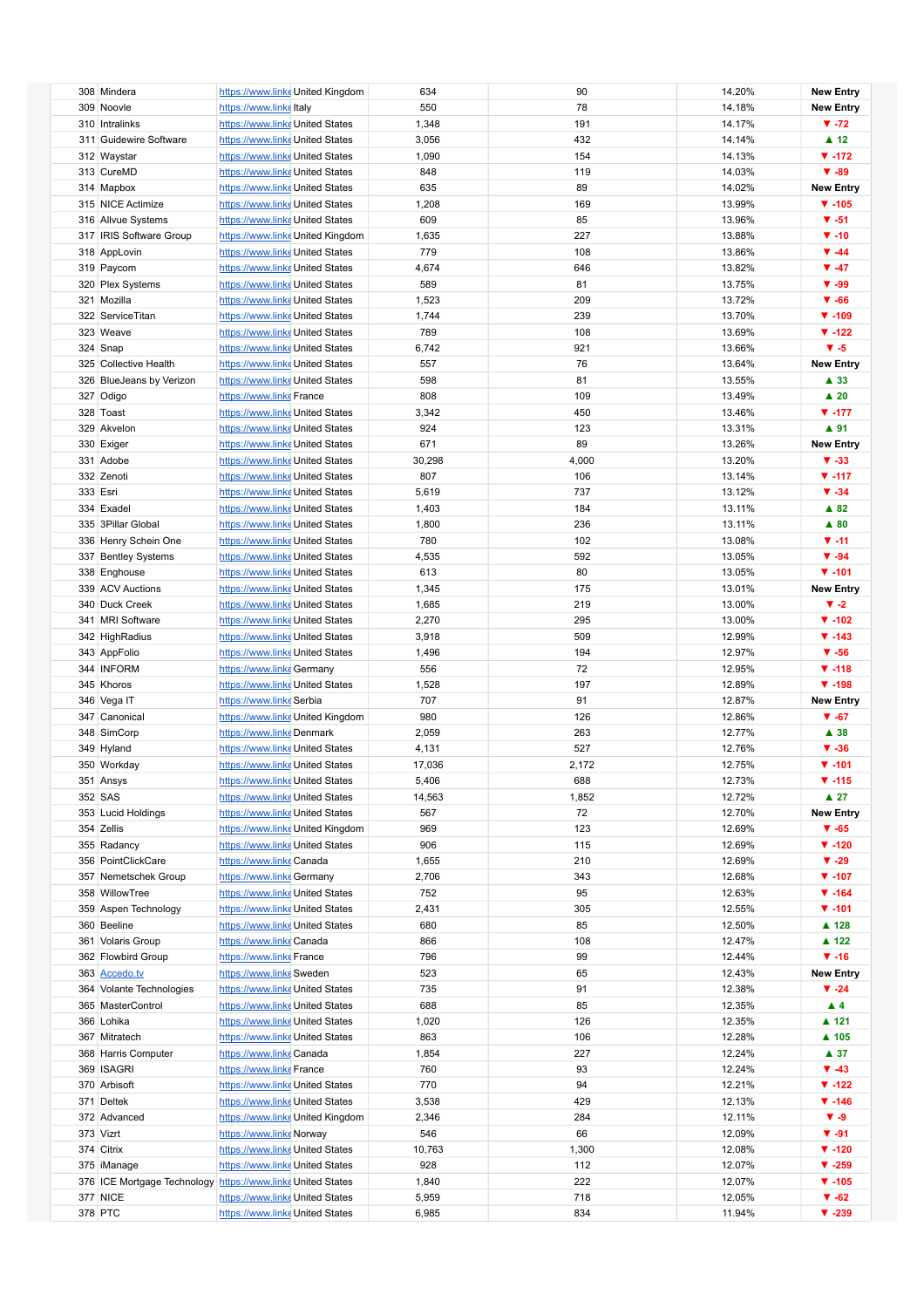| 379 Atlassian                                                  | https://www.linke Australia     |                                  | 9,135  | 1,090  | 11.93% | $\P$ -126                |
|----------------------------------------------------------------|---------------------------------|----------------------------------|--------|--------|--------|--------------------------|
| 380 Plaid                                                      |                                 |                                  |        |        |        |                          |
|                                                                | https://www.linke United States |                                  | 1,028  | 122    | 11.87% | $\P$ -189                |
| 381 Siemens Digital Industries https://www.linke United States |                                 |                                  | 15,513 | 1,840  | 11.86% | $\Psi - 78$              |
| 382 Aura                                                       | https://www.linke United States |                                  | 759    | 90     | 11.86% | <b>New Entry</b>         |
| 383 Cvent                                                      | https://www.linke United States |                                  | 4,937  | 585    | 11.85% | $\Psi - 89$              |
| 384 Sage                                                       |                                 | https://www.linke United Kingdom | 14,981 | 1,775  | 11.85% | $\Psi - 32$              |
| 385 TIBCO                                                      | https://www.linke United States |                                  | 4,689  | 555    | 11.84% | $\Psi - 144$             |
|                                                                |                                 |                                  |        |        |        |                          |
| 386 RateGain                                                   | https://www.linke United States |                                  | 601    | 71     | 11.81% | <b>New Entry</b>         |
| 387 Meta4                                                      | https://www.linke Spain         |                                  | 675    | 79     | 11.70% | $\blacktriangle$ 75      |
| 388 Vertex                                                     | https://www.linke United States |                                  | 1,798  | 210    | 11.68% | $V - 131$                |
| 389 CliniSys                                                   |                                 | https://www.linke United Kingdom | 651    | 76     | 11.67% | <b>New Entry</b>         |
|                                                                |                                 |                                  |        |        |        |                          |
| 390 Ruckus Networks                                            | https://www.linke United States |                                  | 834    | 97     | 11.63% | <b>New Entry</b>         |
| 391 TechnologyOne                                              | https://www.linke Australia     |                                  | 1,029  | 119    | 11.56% | $\Psi - 80$              |
| 392 WellSky                                                    | https://www.linke United States |                                  | 1,207  | 139    | 11.52% | $\Psi - 71$              |
| 393 Qualia                                                     | https://www.linke United States |                                  | 575    | 66     | 11.48% | $\Psi - 293$             |
| 394 Axway                                                      | https://www.linke United States |                                  | 1,905  | 218    | 11.44% | $\Psi - 74$              |
|                                                                |                                 |                                  |        |        |        |                          |
| 395 Axtria                                                     | https://www.linke United States |                                  | 2,463  | 281    | 11.41% | $\Psi - 81$              |
| 396 Accruent                                                   | https://www.linke United States |                                  | 1,132  | 129    | 11.40% | $\Psi - 174$             |
| 397 Snapdocs                                                   | https://www.linke United States |                                  | 651    | 74     | 11.37% | <b>New Entry</b>         |
| 398 Veritas Technologies                                       | https://www.linke United States |                                  | 6,273  | 712    | 11.35% | $\Psi - 110$             |
|                                                                |                                 |                                  |        |        |        |                          |
| 399 Tecsys                                                     | https://www.linke United States |                                  | 749    | 85     | 11.35% | $\P$ -120                |
| 400 Dassault Systèmes                                          | https://www.linke France        |                                  | 18,209 | 2,064  | 11.34% | $\Psi - 40$              |
| 401 MathWorks                                                  | https://www.linke United States |                                  | 5,968  | 676    | 11.33% | <b>New Entry</b>         |
| 402 OpenBet                                                    |                                 | https://www.linke United Kingdom | 786    | 89     | 11.32% | <b>New Entry</b>         |
| 403 Kofax                                                      | https://www.linke United States |                                  | 2,213  | 248    | 11.21% | $\Psi - 79$              |
|                                                                |                                 |                                  |        |        |        |                          |
| 404 Palantir Technologies                                      | https://www.linke United States |                                  | 3,180  | 356    | 11.19% | $\blacktriangle$ 9       |
| 405 VeriPark                                                   |                                 | https://www.linke United Kingdom | 789    | 88     | 11.15% | $\Psi - 129$             |
| 406 Brightree                                                  | https://www.linke United States |                                  | 515    | 57     | 11.07% | <b>New Entry</b>         |
| 407 Cheetah Digital                                            | https://www.linke United States |                                  | 859    | 95     | 11.06% | $\P$ -145                |
|                                                                |                                 |                                  |        |        |        |                          |
| 408 Lightspeed Commerce                                        | https://www.linke Canada        |                                  | 2,282  | 252    | 11.04% | $\Psi - 67$              |
| 409 Model N                                                    | https://www.linke United States |                                  | 1,244  | 137    | 11.01% | $\Psi - 81$              |
| 410 Juniper Networks                                           | https://www.linke United States |                                  | 10,908 | 1,200  | 11.00% | <b>New Entry</b>         |
| 411 SAP Concur                                                 | https://www.linke United States |                                  | 7,480  | 822    | 10.99% | $V - 111$                |
| 412 Mindera - Portugal                                         | https://www.linke Portugal      |                                  | 520    | 57     | 10.96% | <b>New Entry</b>         |
|                                                                |                                 |                                  |        |        |        |                          |
| 413 Operative                                                  | https://www.linke United States |                                  | 795    | 87     | 10.94% | $\Psi - 33$              |
| 414 Sermo                                                      | https://www.linke United States |                                  | 521    | 57     | 10.94% | <b>New Entry</b>         |
| 415 Trapeze Group                                              | https://www.linke Canada        |                                  | 759    | 83     | 10.94% | $\Psi - 61$              |
| 416 proALPHA                                                   | https://www.linke Germany       |                                  | 514    | 56     | 10.89% | <b>New Entry</b>         |
|                                                                |                                 |                                  |        |        |        |                          |
| 417 OpenText                                                   | https://www.linkeCanada         |                                  | 14,682 | 1,590  | 10.83% | $\Psi - 80$              |
| 418 Quest Software                                             | https://www.linke United States |                                  | 3,690  | 398    | 10.79% | $\Psi - 68$              |
| 419 Corel Corporation                                          | https://www.linke Canada        |                                  | 1,207  | 130    | 10.77% | $\blacktriangle$ 24      |
| 420 Infovista                                                  | https://www.linke France        |                                  | 977    | 105    | 10.75% | $\Psi - 160$             |
| 421 Housecall Pro                                              | https://www.linke United States |                                  | 513    | 55     | 10.72% | <b>New Entry</b>         |
|                                                                |                                 |                                  |        |        |        |                          |
| 422 Systematic                                                 | https://www.linke Denmark       |                                  | 1,055  | 113    | 10.71% | $\blacktriangledown$ -20 |
| 423 Aderant                                                    | https://www.linke United States |                                  | 654    | 70     | 10.70% | $\Psi - 67$              |
| 424 Altium                                                     | https://www.linke United States |                                  | 820    | 87     | 10.61% | $\Psi - 18$              |
| 425 BlackBerry                                                 | https://www.linke Canada        |                                  | 3,686  | 391    | 10.61% | $\P$ -155                |
| 426 HealthEdge                                                 | https://www.linke United States |                                  | 1,302  | 138    | 10.60% | $\Psi - 97$              |
|                                                                |                                 |                                  |        |        |        |                          |
| 427 Enghouse                                                   | https://www.linke Canada        |                                  | 1,081  | 114    | 10.55% | ▲ 120                    |
| 428 Mediaocean                                                 | https://www.linke United States |                                  | 1,261  | 132    | 10.47% | $\P$ -155                |
| 429 Descartes                                                  | https://www.linke Canada        |                                  | 1,113  | 116    | 10.42% | $\Psi - 59$              |
| 430 eGain Corporation                                          | https://www.linke United States |                                  | 864    | 90     | 10.42% | $\Psi - 87$              |
| 431 Affirma                                                    | https://www.linke United States |                                  | 509    | 53     | 10.41% | <b>New Entry</b>         |
|                                                                |                                 |                                  |        |        |        |                          |
| 432 Aptean                                                     | https://www.linke United States |                                  | 2,240  | 233    | 10.40% | $\P$ -155                |
| 433 GlobalLogic Poland                                         | https://www.linke Poland        |                                  | 588    | 61     | 10.37% | $\blacktriangle$ 4       |
| 434 Hansen Technologies                                        | https://www.linke Australia     |                                  | 1,313  | 136    | 10.36% | $\Psi - 90$              |
| 435 Temenos                                                    | https://www.linke Switzerland   |                                  | 5,569  | 576    | 10.34% | $\Psi - 26$              |
| 436 Future Processing                                          | https://www.linke Poland        |                                  | 824    | 85     | 10.32% | $V - 5$                  |
|                                                                |                                 |                                  |        |        |        |                          |
| 437 MSys Technologies   Softw https://www.linke United States  |                                 |                                  | 977    | 100    | 10.24% | $\Psi - 86$              |
| 438 Avature                                                    | https://www.linke United States |                                  | 1,163  | 119    | 10.23% | $\Psi - 230$             |
| 439 TraceLink                                                  | https://www.linke United States |                                  | 832    | 85     | 10.22% | $\Psi - 233$             |
| 440 Automation Anywhere                                        | https://www.linke United States |                                  | 6,201  | 633    | 10.21% | $\Psi - 130$             |
| 441 Revel Systems                                              | https://www.linke United States |                                  | 529    | 54     | 10.21% | <b>New Entry</b>         |
|                                                                |                                 |                                  |        |        |        |                          |
| 442 Coherent Solutions                                         | https://www.linke United States |                                  | 521    | 53     | 10.17% | <b>New Entry</b>         |
| 443 Godel Technologies Europ https://www.linke United Kingdom  |                                 |                                  | 1,496  | 152    | 10.16% | $V - 31$                 |
| 444 SS&C Eze                                                   | https://www.linke United States |                                  | 985    | 100    | 10.15% | $\Psi - 79$              |
| 445 Chetu                                                      | https://www.linke United States |                                  | 2,367  | 240    | 10.14% | $\Psi - 56$              |
|                                                                |                                 |                                  |        |        |        |                          |
| 446 Cisco                                                      | https://www.linke United States |                                  | 99,123 | 10,000 | 10.09% | <b>New Entry</b>         |
| 447 Micro Focus                                                |                                 | https://www.linke United Kingdom | 1,115  | 112    | 10.04% | $\Psi - 60$              |
| 448 Hudl                                                       | https://www.linke United States |                                  | 1,883  | 189    | 10.04% | $\Psi - 109$             |
| 449 FICO                                                       | https://www.linke United States |                                  | 3,556  | 356    | 10.01% | $\Psi - 118$             |
|                                                                |                                 |                                  |        |        |        |                          |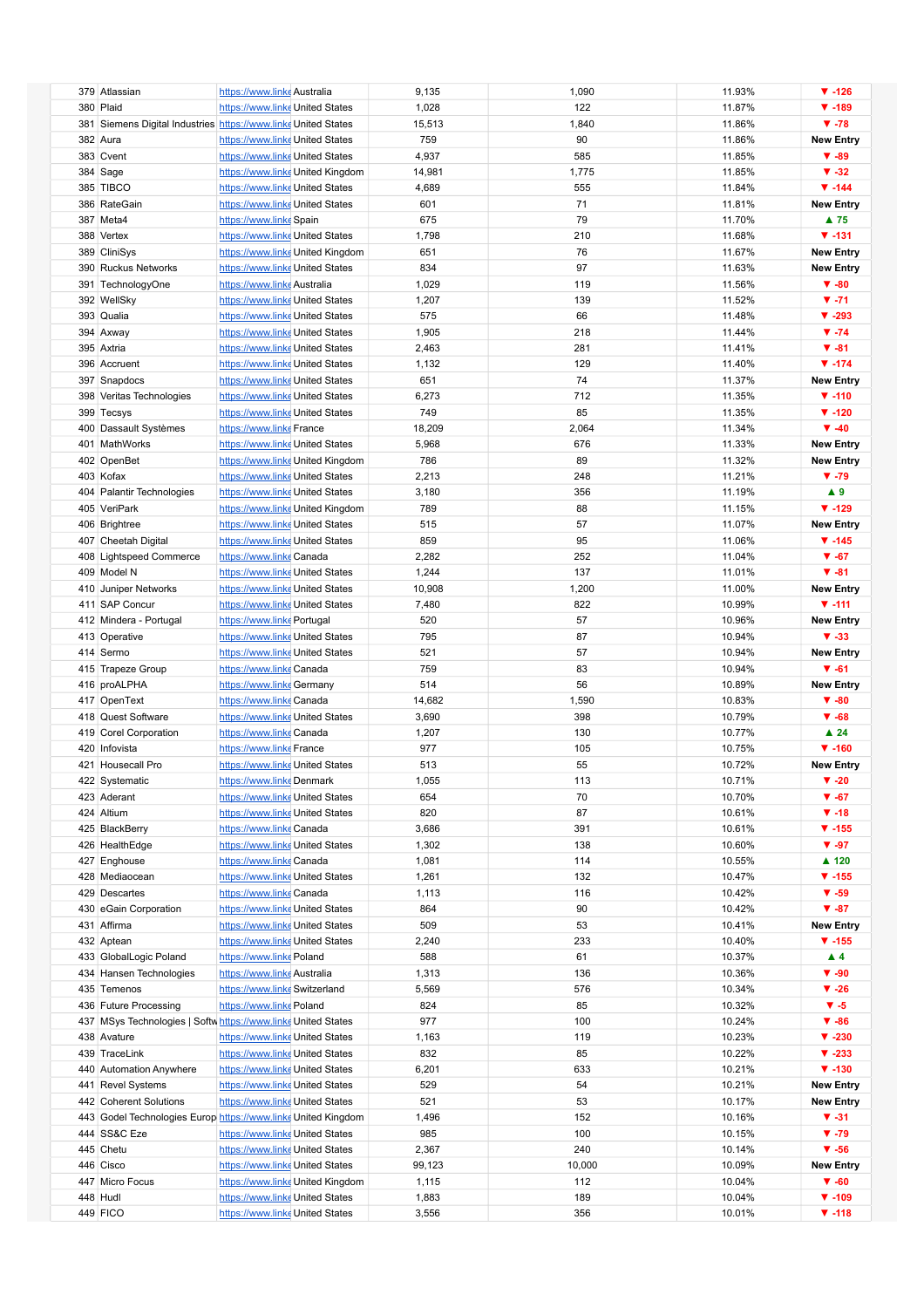| 450 Ceridian                                                  | https://www.linke United States |                                  | 7,069   | 706    | 9.99% | $\Psi - 95$               |
|---------------------------------------------------------------|---------------------------------|----------------------------------|---------|--------|-------|---------------------------|
|                                                               |                                 |                                  |         |        |       |                           |
| 451 E2open                                                    | https://www.linke United States |                                  | 3,214   | 320    | 9.96% | $\Psi - 129$              |
| 452 ConstructConnect                                          | https://www.linke United States |                                  | 936     | 93     | 9.94% | <b>New Entry</b>          |
| 453 Discord                                                   | https://www.linke United States |                                  | 1,765   | 174    | 9.86% | $\Psi - 63$               |
| 454 Seavus                                                    | https://www.linke Macedonia     |                                  | 947     | 93     | 9.82% | $\nabla -21$              |
| 455 Viveris                                                   | https://www.linke France        |                                  | 703     | 69     | 9.82% | $\blacktriangle$ 9        |
|                                                               |                                 |                                  |         |        |       |                           |
| 456 Netsmart                                                  | https://www.linke United States |                                  | 2,000   | 196    | 9.80% | $\Psi - 60$               |
| 457 WebPT                                                     | https://www.linke United States |                                  | 500     | 49     | 9.80% | <b>New Entry</b>          |
| 458 Liberty IT                                                |                                 | https://www.linke United Kingdom | 618     | 60     | 9.71% | $\Psi - 81$               |
| 459 QAD                                                       | https://www.linke United States |                                  | 1,535   | 149    | 9.71% | $\Psi - 164$              |
| 460 One Network Enterprises                                   | https://www.linke United States |                                  | 537     | 52     | 9.68% | <b>New Entry</b>          |
|                                                               |                                 |                                  |         |        |       |                           |
| 461 Entrust                                                   | https://www.linke United States |                                  | 2,903   | 281    | 9.68% | $\Psi - 230$              |
| 462 View                                                      | https://www.linke United States |                                  | 616     | 59     | 9.58% | <b>New Entry</b>          |
| 463 Navis                                                     | https://www.linke United States |                                  | 815     | 78     | 9.57% | <b>New Entry</b>          |
| 464 Playtech                                                  |                                 | https://www.linke United Kingdom | 2,561   | 245    | 9.57% | $\blacktriangle$ 22       |
| 465 Intuit                                                    | https://www.linke United States |                                  | 14,016  | 1,339  | 9.55% | $\Psi - 132$              |
| 466 Esko                                                      |                                 |                                  |         |        |       | $\Psi - 63$               |
|                                                               | https://www.linke Belgium       |                                  | 1,541   | 147    | 9.54% |                           |
| 467 Frontline Education                                       | https://www.linke United States |                                  | 819     | 78     | 9.52% | $\Psi - 233$              |
| 468 Hexagon PPM                                               | https://www.linke United States |                                  | 3,836   | 361    | 9.41% | $\Psi - 58$               |
| 469 Vistex                                                    | https://www.linke United States |                                  | 1,403   | 132    | 9.41% | $V - 77$                  |
| 470 OEConnection                                              | https://www.linke United States |                                  | 1,110   | 104    | 9.37% | $\P$ -122                 |
| 471 Finvi                                                     | https://www.linke United States |                                  | 557     | 52     | 9.34% | <b>New Entry</b>          |
|                                                               |                                 |                                  |         |        |       |                           |
| 472 Climate LLC                                               | https://www.linke United States |                                  | 805     | 75     | 9.32% | $V - 115$                 |
| 473 Zycus                                                     | https://www.linke United States |                                  | 1,272   | 118    | 9.28% | $\Psi - 74$               |
| 474 FINEOS                                                    | https://www.linkelreland        |                                  | 768     | 71     | 9.24% | $\Psi - 116$              |
| 475 CentralSquare                                             | https://www.linke United States |                                  | 1,288   | 119    | 9.24% | $\Psi - 163$              |
| 476 Wind River                                                | https://www.linke United States |                                  | 1,810   | 167    | 9.23% | $\Psi - 167$              |
|                                                               |                                 |                                  |         |        |       |                           |
| 477 Netcetera                                                 | https://www.linke Switzerland   |                                  | 685     | 63     | 9.20% | $\P$ -145                 |
| 478 DATEV                                                     | https://www.linke Germany       |                                  | 3,065   | 281    | 9.17% | <b>New Entry</b>          |
| 479 GE Digital                                                | https://www.linke United States |                                  | 4,048   | 370    | 9.14% | $\Psi - 105$              |
| 480 Walmart Global Tech                                       | https://www.linke United States |                                  | 8,346   | 762    | 9.13% | $\Psi - 109$              |
| 481 WideOrbit                                                 | https://www.linke United States |                                  | 516     | 47     | 9.11% | $\Psi - 39$               |
|                                                               |                                 |                                  |         |        |       |                           |
| 482 AVEVA                                                     |                                 | https://www.linke United Kingdom | 5,917   | 537    | 9.08% | $\Psi - 147$              |
| 483 Hexagon                                                   | https://www.linke United States |                                  | 742     | 67     | 9.03% | $\Psi - 236$              |
| 484 BPC Banking Technologies https://www.links Switzerland    |                                 |                                  | 622     | 56     | 9.00% | $\Psi - 73$               |
| 485 SAP                                                       | https://www.linke Germany       |                                  | 122,304 | 11,000 | 8.99% | $\Psi - 136$              |
| 486 Altimetrik                                                | https://www.linke United States |                                  | 4,003   | 360    | 8.99% | $\Psi - 95$               |
| 487 Blackbaud                                                 | https://www.linke United States |                                  |         | 305    | 8.97% | $\Psi - 182$              |
|                                                               |                                 |                                  | 3,400   |        |       |                           |
| 488 Applied Systems                                           | https://www.linke United States |                                  | 1,778   | 158    | 8.89% | $\P$ -122                 |
| 489 Edifecs                                                   | https://www.linke United States |                                  | 834     | 74     | 8.87% | $\Psi - 44$               |
| 490 GlobalLogic                                               | https://www.linke United States |                                  | 17,578  | 1,551  | 8.82% | $\Psi - 38$               |
| 491 Benefitfocus                                              | https://www.linke United States |                                  | 1,224   | 108    | 8.82% | $\Psi - 110$              |
|                                                               |                                 |                                  |         | 106    | 8.80% | $\Psi - 48$               |
| 492 Pentalog                                                  | https://www.linke France        |                                  | 1,205   |        |       |                           |
| 493 Hogia Group                                               | https://www.linke Sweden        |                                  | 569     | 50     | 8.79% | $\Psi - 210$              |
| 494 CSG                                                       | https://www.linke United States |                                  | 5,395   | 472    | 8.75% | $\Psi - 69$               |
| 495 Progress                                                  | https://www.linke United States |                                  | 3,347   | 292    | 8.72% | $\Psi - 134$              |
| 496 Viewpoint                                                 | https://www.linke United States |                                  | 758     | 66     | 8.71% | $\blacktriangledown$ -227 |
| 497 Adenza                                                    |                                 | https://www.linke United Kingdom | 1,867   | 162    | 8.68% | <b>New Entry</b>          |
|                                                               |                                 |                                  |         |        |       |                           |
| 498 MYOB                                                      | https://www.linke Australia     |                                  | 2,699   | 234    | 8.67% | $\Psi - 192$              |
| 499 Eka Software Solutions                                    | https://www.linke United States |                                  | 624     | 54     | 8.65% | <b>New Entry</b>          |
| 500 SAP Ariba                                                 | https://www.linke United States |                                  | 3,235   | 278    | 8.59% | $\Psi - 105$              |
| 501 Iress                                                     | https://www.linke Australia     |                                  | 1,951   | 167    | 8.56% | $\Psi - 87$               |
| 502 Command Alkon                                             | https://www.linke United States |                                  | 526     | 45     | 8.56% | $\Psi - 210$              |
| 503 Esker                                                     |                                 |                                  | 552     | 47     |       | $\Psi - 207$              |
|                                                               | https://www.linke United States |                                  |         |        | 8.51% |                           |
| 504 MRP                                                       | https://www.linke United States |                                  | 1,375   | 117    | 8.51% | $\Psi - 34$               |
| 505 Insurity                                                  | https://www.linke United States |                                  | 937     | 79     | 8.43% | $\Psi - 123$              |
| 506 Wolters Kluwer ELM Soluti https://www.linke United States |                                 |                                  | 534     | 45     | 8.43% | $\blacktriangledown$ -209 |
| 507 Blend                                                     | https://www.linke United States |                                  | 1,171   | 98     | 8.37% | $\Psi -217$               |
| 508 Buildertrend                                              | https://www.linke United States |                                  | 638     | 53     | 8.31% | $\blacktriangledown$ -207 |
|                                                               |                                 |                                  |         |        |       |                           |
| 509 RealPage                                                  | https://www.linke United States |                                  | 6,797   | 562    | 8.27% | <b>New Entry</b>          |
| 510 Wolfram                                                   | https://www.linke United States |                                  | 617     | 51     | 8.27% | $\P$ -126                 |
| 511 Schneider Electric DMS N. https://www.linke Serbia        |                                 |                                  | 648     | 53     | 8.18% | $\Psi - 135$              |
| 512 Alvaria                                                   | https://www.linke United States |                                  | 1,903   | 155    | 8.15% | $\Psi - 63$               |
| 513 F-Secure Corporation                                      | https://www.linke Finland       |                                  | 1,915   | 155    | 8.09% | $\Psi - 63$               |
| 514 SER Group                                                 | https://www.linke Germany       |                                  | 670     | 54     | 8.06% | $\Psi - 33$               |
|                                                               |                                 |                                  |         |        |       |                           |
| 515 Elektrobit                                                | https://www.linke Germany       |                                  | 2,226   | 178    | 8.00% | <b>New Entry</b>          |
| 516 Enea                                                      | https://www.linke Sweden        |                                  | 638     | 51     | 7.99% | $V - 8$                   |
| 517 Calsoft                                                   | https://www.linke United States |                                  | 1,064   | 84     | 7.89% | $\Psi - 85$               |
| 518 Exact                                                     | https://www.linke Netherlands   |                                  | 2,116   | 167    | 7.89% | $\Psi - 117$              |
| 519 SEEBURGER                                                 | https://www.linke Germany       |                                  | 711     | 56     | 7.88% | $\Psi - 125$              |
|                                                               |                                 |                                  |         |        |       |                           |
| 520 MicroStrategy                                             | https://www.linke United States |                                  | 3,383   | 264    | 7.80% | $\Psi - 145$              |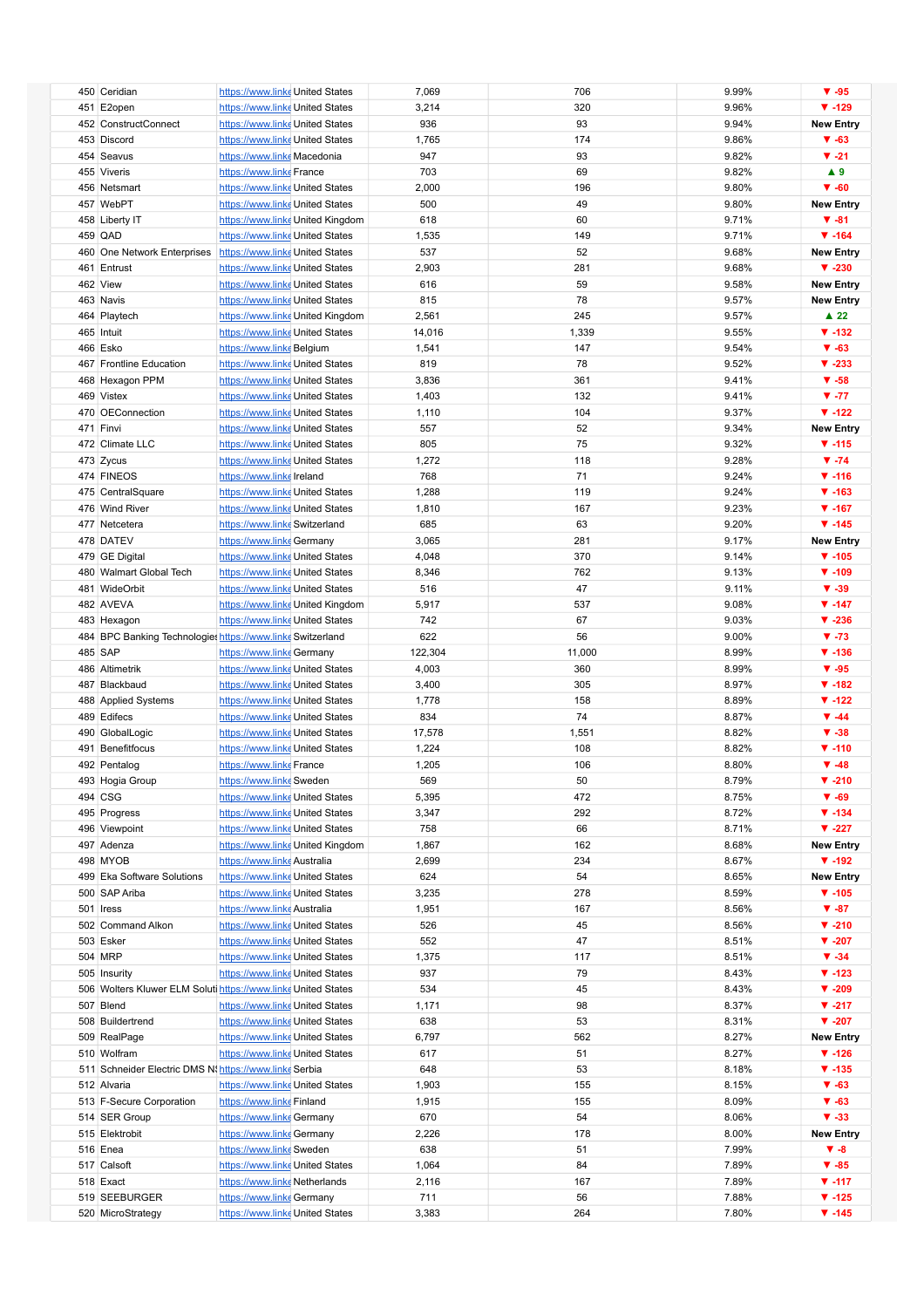|         | 521 GRAPHISOFT                                               | https://www.linke Hungary            |                                  | 707    | 55    | 7.78% | $\P$ -128                |
|---------|--------------------------------------------------------------|--------------------------------------|----------------------------------|--------|-------|-------|--------------------------|
|         | 522 TuSimple                                                 | https://www.linke United States      |                                  | 836    | 65    | 7.78% | $\Psi - 205$             |
| 523     |                                                              | 2020 https://www.linke United States |                                  | 1,443  | 112   | 7.76% | $\Psi - 187$             |
|         | 524 NetSuite                                                 | https://www.linke United States      |                                  | 19,436 | 1,506 | 7.75% | $\Psi - 102$             |
|         | 525 EMBL-EBI                                                 |                                      | https://www.linke United Kingdom | 827    | 64    | 7.74% | $\Psi - 96$              |
|         | 526 PROS                                                     | https://www.linke United States      |                                  | 2,466  | 190   | 7.70% | $\Psi - 148$             |
|         | 527 EMIS Health                                              |                                      |                                  |        | 92    |       | $\Psi - 123$             |
|         |                                                              |                                      | https://www.linke United Kingdom | 1,197  |       | 7.69% |                          |
|         | 528 Epicor                                                   | https://www.linke United States      |                                  | 4,873  | 368   | 7.55% | $\Psi - 94$              |
|         | 529 Stratus Technologies                                     | https://www.linke United States      |                                  | 650    | 49    | 7.54% | $\Psi - 141$             |
|         | 530 Carahsoft                                                | https://www.linke United States      |                                  | 1,744  | 131   | 7.51% | $\Psi - 90$              |
|         | 531 Infor                                                    | https://www.linke United States      |                                  | 18,845 | 1,414 | 7.50% | $\Psi - 124$             |
|         | 532 Vertafore                                                | https://www.linke United States      |                                  | 2,288  | 171   | 7.47% | <b>New Entry</b>         |
|         | 533 CCC Intelligent Solutions                                | https://www.linke United States      |                                  | 1,989  | 148   | 7.44% | $\Psi - 94$              |
|         | 534 MSC Software                                             | https://www.linke United States      |                                  | 998    | 74    | 7.41% | $\Psi - 137$             |
|         | 535 PDI Software                                             | https://www.linke United States      |                                  | 1,687  | 125   | 7.41% | $\Psi - 190$             |
|         | 536 Jonas Software                                           | https://www.linke Canada             |                                  | 1,265  | 93    | 7.35% | $\Psi - 136$             |
|         | 537 Allied Telesis                                           | https://www.linke United States      |                                  | 872    | 63    | 7.22% | <b>New Entry</b>         |
|         | 538 BBVA Next Technologies                                   | https://www.linke Spain              |                                  | 933    | 67    | 7.18% | $V - 71$                 |
|         | 539 Omnitracs                                                | https://www.linke United States      |                                  | 933    | 67    | 7.18% | $\Psi - 166$             |
|         | 540 Odessa                                                   | https://www.linke United States      |                                  | 1,184  | 85    | 7.18% | $V - 77$                 |
|         | 541 Itiviti                                                  | https://www.linke Sweden             |                                  | 1,091  | 78    | 7.15% | $\P$ -122                |
|         |                                                              |                                      |                                  | 590    | 42    | 7.12% |                          |
|         | 542 SAP Fieldglass                                           | https://www.linke United States      |                                  |        |       |       | $\P$ -112                |
|         | 543 Yardi                                                    | https://www.linke United States      |                                  | 4,805  | 342   | 7.12% | $\Psi - 85$              |
|         | 544 Charles River Developmer https://www.linke United States |                                      |                                  | 1,016  | 72    | 7.09% | $\Psi - 79$              |
|         | 545 ACI Worldwide                                            | https://www.linke United States      |                                  | 4,767  | 332   | 6.96% | $\Psi - 98$              |
|         | 546 ArisGlobal                                               | https://www.linke United States      |                                  | 1,888  | 130   | 6.89% | $V - 110$                |
|         | 547 Synopsys                                                 | https://www.linke United States      |                                  | 16,429 | 1,117 | 6.80% | $\Psi - 93$              |
|         | 548 a1qa                                                     | https://www.linke United States      |                                  | 622    | 42    | 6.75% | $\Psi - 74$              |
|         | 549 Sygnity                                                  | https://www.linke Poland             |                                  | 682    | 46    | 6.74% | $\blacktriangledown$ -21 |
|         | 550 Manhattan Associates                                     | https://www.linke United States      |                                  | 3,504  | 236   | 6.74% | $\Psi - 104$             |
|         | 551 Cadence Design Systems https://www.linke United States   |                                      |                                  | 8,358  | 556   | 6.65% | $\Psi - 98$              |
|         | 552 Kareo                                                    | https://www.linke United States      |                                  | 754    | 50    | 6.63% | $\Psi - 154$             |
|         | 553 JetBrains                                                |                                      | https://www.linke Czech Republic | 1,352  | 89    | 6.58% | $\Psi - 48$              |
|         | 554 SumTotal Systems                                         | https://www.linke United States      |                                  | 1,005  | 66    | 6.57% | $\Psi - 169$             |
|         | 555 Tyler Technologies                                       | https://www.linke United States      |                                  | 5,501  | 360   | 6.54% | $\Psi - 86$              |
|         | 556 LogMeln                                                  | https://www.linke United States      |                                  | 2,416  | 158   | 6.54% | $\Psi - 292$             |
|         |                                                              |                                      |                                  |        |       |       |                          |
|         | 557 SS&C Technologies                                        | https://www.linke United States      |                                  | 17,673 | 1,145 | 6.48% | $\Psi - 58$              |
|         | 558 Calypso Technology                                       | https://www.linke United States      |                                  | 866    | 55    | 6.35% | $V - 342$                |
|         | 559 Amazon Robotics                                          | https://www.linke United States      |                                  | 3,133  | 198   | 6.32% | $\Psi - 79$              |
|         | 560 Devexperts                                               | https://www.linke Germany            |                                  | 513    | 32    | 6.24% | <b>New Entry</b>         |
|         | 561 Wish                                                     | https://www.linke United States      |                                  | 1,584  | 98    | 6.19% | $\Psi - 113$             |
|         | 562 OFS                                                      | https://www.linke United States      |                                  | 748    | 46    | 6.15% | $\Psi - 139$             |
|         | 563 GIRO                                                     | https://www.linke Canada             |                                  | 688    | 42    | 6.10% | $\Psi - 97$              |
|         | 564 CDK Global                                               | https://www.linke United States      |                                  | 8,028  | 480   | 5.98% | ▼ -104                   |
|         | 565 Fortech                                                  | https://www.linke Romania            |                                  | 980    | 57    | 5.82% | $\Psi - 114$             |
|         | 566 Comarch                                                  | https://www.linke Poland             |                                  | 4,785  | 257   | 5.37% | $\Psi - 70$              |
|         | 567 ION                                                      |                                      | https://www.linke United Kingdom | 3,961  | 211   | 5.33% | $\Psi - 94$              |
|         | 568 AdvancedMD                                               | https://www.linke United States      |                                  | 630    | 33    | 5.24% | $\Psi - 89$              |
|         | 569 Codix                                                    | https://www.linke France             |                                  | 689    | 36    | 5.22% | $\Psi - 87$              |
|         | 570 Linedata                                                 | https://www.linke France             |                                  | 1,841  | 96    | 5.21% | $\Psi - 36$              |
|         | 571 MetricStream                                             | https://www.linke United States      |                                  | 1,565  | 81    | 5.18% | $\Psi - 154$             |
|         | 572 eClinicalWorks                                           | https://www.linke United States      |                                  | 4,067  | 209   | 5.14% | $\Psi - 81$              |
|         |                                                              |                                      |                                  |        | 207   |       | $\Psi - 146$             |
|         | 573 Roblox                                                   | https://www.linke United States      |                                  | 4,031  |       | 5.14% |                          |
|         | 574 RT-RK                                                    | https://www.linke Serbia             |                                  | 710    | 36    | 5.07% | $\Psi - 90$              |
|         | 575 BlueSoft                                                 | https://www.linke Poland             |                                  | 633    | 32    | 5.06% | $\Psi - 53$              |
|         | 576 Mavenir                                                  | https://www.linke United States      |                                  | 5,703  | 288   | 5.05% | <b>New Entry</b>         |
|         | 577 AxiomSL                                                  | https://www.linke United States      |                                  | 575    | 29    | 5.04% | $\P$ -224                |
| 578 EID |                                                              | https://www.linke France             |                                  | 2,392  | 119   | 4.97% | $\Psi - 57$              |
|         | 579 Asseco Poland                                            | https://www.linke Poland             |                                  | 1,919  | 95    | 4.95% | $\Psi - 59$              |
|         | 580 HSC                                                      | https://www.linke United States      |                                  | 1,338  | 66    | 4.93% | $V - 77$                 |
|         | 581 Allscripts                                               | https://www.linke United States      |                                  | 8,084  | 397   | 4.91% | $\Psi - 92$              |
|         | 582 Siemens PLM Software                                     | https://www.linke United States      |                                  | 7,097  | 345   | 4.86% | $\Psi - 107$             |
|         | 583 AROBS Group                                              | https://www.linke Romania            |                                  | 811    | 39    | 4.81% | $\Psi - 90$              |
|         | 584 ISsoft                                                   | https://www.linke Belarus            |                                  | 1,332  | 64    | 4.80% | $\Psi - 53$              |
|         | 585 ESI Group                                                | https://www.linke France             |                                  | 1,780  | 85    | 4.78% | $\Psi - 72$              |
|         | 586 Darwin                                                   | https://www.linke Romania            |                                  | 883    | 42    | 4.76% | $\Psi - 96$              |
|         | 587 Ellie Mae                                                | https://www.linke United States      |                                  | 783    | 37    | 4.73% | $\Psi - 90$              |
|         | 588 OpenWay                                                  | https://www.linke Belgium            |                                  | 535    | 25    | 4.67% | $\Psi - 71$              |
|         | 589 Pitney Bowes                                             | https://www.linke United States      |                                  | 11,993 | 538   | 4.49% | <b>New Entry</b>         |
|         | 590 Informatique et Technologi https://www.linke France      |                                      |                                  | 895    | 40    | 4.47% | <b>New Entry</b>         |
|         | 591 NNG                                                      | https://www.linke Hungary            |                                  | 543    | 24    | 4.42% | $\Psi - 87$              |
|         |                                                              |                                      |                                  |        |       |       |                          |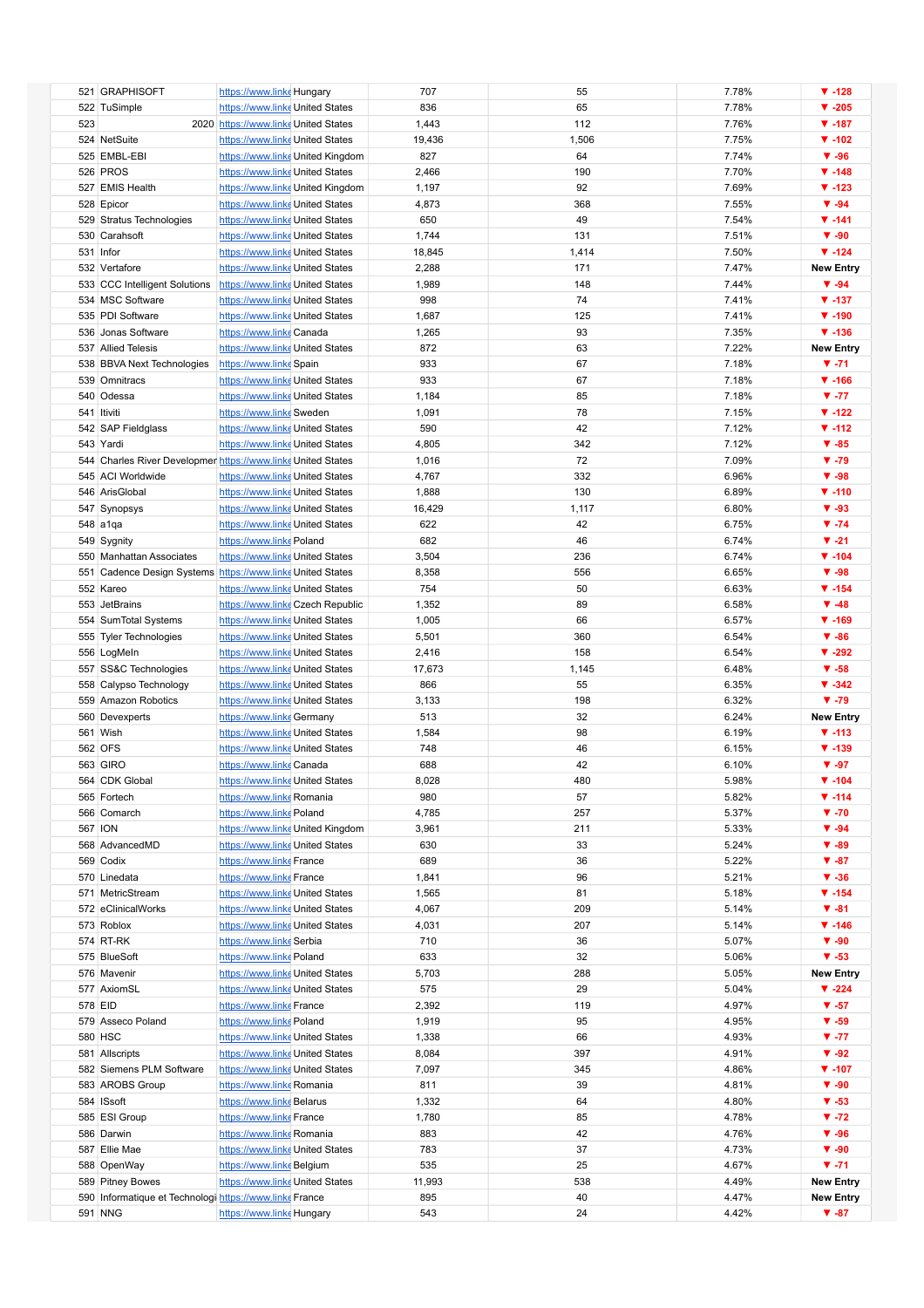|         | 592 Adobe Marketo          | https://www.linke United States                               | 727    | 32             | 4.40% | $\P$ -154        |
|---------|----------------------------|---------------------------------------------------------------|--------|----------------|-------|------------------|
|         |                            |                                                               |        |                |       |                  |
|         | 593 Murex                  | https://www.linke France                                      | 2,678  | 114            | 4.26% | $\Psi - 66$      |
|         | 594 Kony                   | https://www.linke United States                               | 659    | 28             | 4.25% | $\Psi - 96$      |
|         | 595 Ultimate Software      | https://www.linke United States                               | 1,320  | 56             | 4.24% | $\Psi - 118$     |
|         | 596 Thryv                  | https://www.linke United States                               | 4,591  | 194            | 4.23% | $\Psi - 96$      |
|         |                            |                                                               |        |                |       |                  |
|         | 597 Syncfusion             | https://www.linke United States                               | 1,019  | 43             | 4.22% | $\Psi - 82$      |
|         | 598 Vitech                 | https://www.linke United States                               | 1,334  | 56             | 4.20% | $\Psi - 113$     |
|         | 599 JDA Software           | https://www.linke United States                               | 1,767  | 74             | 4.19% | $V - 131$        |
| 600 SEI |                            | https://www.linke United States                               | 1,006  | 42             | 4.17% | $V - 77$         |
|         |                            |                                                               |        |                |       |                  |
|         | 601 Bottomline             | https://www.linke United States                               | 5,411  | 221            | 4.08% | $\Psi - 107$     |
|         | 602 NISC                   | https://www.linke United States                               | 1,006  | 41             | 4.08% | $V - 77$         |
|         | 603 Magnitude Software     | https://www.linke United States                               | 599    | 24             | 4.01% | $\Psi - 146$     |
| 604 IGT |                            | https://www.linke United Kingdom                              | 9,934  | 390            | 3.93% | $\Psi - 86$      |
|         |                            |                                                               |        |                |       |                  |
|         | 605 RMS                    | https://www.linke United States                               | 3,785  | 147            | 3.88% | $\Psi - 95$      |
|         | 606 OATI                   | https://www.linke United States                               | 834    | 32             | 3.84% | $V - 77$         |
|         | 607 Thomson Reuters Elite  | https://www.linke United States                               | 506    | 19             | 3.75% | $\P$ -129        |
|         | 608 eQ Technologic         | https://www.linke United States                               | 643    | 24             | 3.73% | $\Psi - 107$     |
|         |                            |                                                               |        |                |       |                  |
|         | 609 Unilog                 | https://www.linke United States                               | 837    | 31             | 3.70% | $\Psi - 138$     |
|         | 610 Waitr                  | https://www.linke United States                               | 1,252  | 45             | 3.59% | <b>New Entry</b> |
|         | 611 Arcadia                | https://www.linke United States                               | 1,067  | 36             | 3.37% | <b>New Entry</b> |
|         | 612 Mentor Graphics        | https://www.linke United States                               | 5,866  | 194            | 3.31% | $\Psi - 101$     |
|         |                            |                                                               | 727    |                |       | $\Psi - 81$      |
|         | 613 Navitaire              | https://www.linke United States                               |        | 24             | 3.30% |                  |
|         | 614 Cincom Systems         | https://www.linke United States                               | 515    | 17             | 3.30% | $\Psi - 108$     |
|         | 615 Fast Enterprises       | https://www.linke United States                               | 1,531  | 50             | 3.27% | $\Psi - 78$      |
|         | 616 OSIsoft                | https://www.linke United States                               | 785    | 25             | 3.18% | $\P$ -140        |
|         |                            |                                                               |        |                |       | $\Psi - 158$     |
|         | 617 Shareworks             | https://www.linke Canada                                      | 677    | 21             | 3.10% |                  |
|         | 618 Saba Software          | https://www.linke United States                               | 582    | 18             | 3.09% | $\Psi - 94$      |
|         | 619 DexYP                  | https://www.linke United States                               | 5,309  | 164            | 3.09% | $\Psi - 59$      |
|         | 620 Ebix                   | https://www.linke United States                               | 1,591  | 49             | 3.08% | $\Psi - 85$      |
|         |                            |                                                               |        | 36             | 3.03% | $\Psi - 166$     |
|         | 621 ASG Technologies       | https://www.linke United States                               | 1,188  |                |       |                  |
|         |                            | 622 Snap-on Business Solution https://www.linke United States | 891    | 26             | 2.92% | $\P$ -127        |
|         | 623 Skyward                | https://www.linke United States                               | 537    | 15             | 2.79% | $\Psi - 87$      |
|         | 624 Kronos                 | https://www.linke United States                               | 3,250  | 90             | 2.77% | $\Psi - 98$      |
|         | 625 Mitchell International |                                                               |        | 44             | 2.71% | $\Psi - 113$     |
|         |                            | https://www.linke United States                               | 1,625  |                |       |                  |
|         | 626 CA Technologies        | https://www.linke United States                               | 5,052  | 136            | 2.69% | $\Psi - 107$     |
|         | 627 [24]7.ai               | https://www.linke United States                               | 7,492  | 201            | 2.68% | $\Psi - 88$      |
|         | 628 Continuum              | https://www.linke United States                               | 747    | 20             | 2.68% | $\P$ -112        |
|         |                            | https://www.linke United States                               | 573    | 14             | 2.44% | $\P$ -122        |
|         | 629 Cavisson Systems       |                                                               |        |                |       |                  |
|         | 630 LogiGear Corporation   | https://www.linke United States                               | 534    | 13             | 2.43% | $\Psi - 100$     |
|         | 631 Ab Initio Software     | https://www.linke United States                               | 798    | 18             | 2.26% | $\Psi - 89$      |
|         | 632 CallidusCloud          | https://www.linke United States                               | 578    | 13             | 2.25% | $\Psi - 123$     |
|         |                            | 633 The Reynolds and Reynold https://www.linke United States  |        | 86             |       | $\Psi - 92$      |
|         |                            |                                                               | 3,824  |                | 2.25% |                  |
|         | 634 Fidessa                | https://www.linke United Kingdom                              | 729    | 16             | 2.19% | $\Psi - 208$     |
|         | 635 Microsoft Mechanics    | https://www.linke United States                               | 505    | 11             | 2.18% | <b>New Entry</b> |
|         | 636 Skype                  | https://www.linke United States                               | 1,050  | 22             | 2.10% | $\Psi - 98$      |
|         | 637 SCC Soft Computer      | https://www.linke United States                               | 563    | 10             | 1.78% | $\Psi - 93$      |
|         |                            |                                                               |        |                |       |                  |
|         | 638 Stibo Systems          | https://www.linke Denmark                                     | 734    | 13             | 1.77% | $\Psi - 476$     |
|         | 639 Intergraph             | https://www.linke United States                               | 1,946  | 32             | 1.64% | $\Psi - 93$      |
|         | 640 ACTIVE Network         | https://www.linke United States                               | 1,133  | 17             | 1.50% | $\Psi - 92$      |
|         | 641 Revolution Analytics   | https://www.linke United States                               | 549    | 8              | 1.46% | $\Psi - 92$      |
|         |                            |                                                               |        |                |       |                  |
|         | 642 Aspect Software        | https://www.linke United States                               | 1,065  | 14             | 1.31% | $\P$ -102        |
|         | 643 Symantec               | https://www.linke United States                               | 14,606 | 156            | 1.07% | $\Psi - 92$      |
|         | 644 Epic                   | https://www.linke United States                               | 11,190 | 106            | 0.95% | $\Psi - 91$      |
|         | 645 Information Builders   | https://www.linke United States                               | 953    | 9              | 0.94% | $\P$ -102        |
|         |                            |                                                               |        |                |       |                  |
|         | 646 MaritzCX               | https://www.linke United States                               | 539    | 5              | 0.93% | $\Psi - 80$      |
|         | 647 Modelo                 | https://www.linke United States                               | 546    | 5              | 0.92% | $\Psi - 67$      |
|         | 648 Unica                  | https://www.linke United States                               | 682    | 5              | 0.73% | $\Psi - 79$      |
|         | 649 MICROS Systems         | https://www.linke United States                               | 1,715  | 12             | 0.70% | $\Psi - 99$      |
|         |                            |                                                               |        |                |       |                  |
|         | 650 Aricent                | https://www.linke United States                               | 8,121  | 54             | 0.66% | $\Psi - 98$      |
| 651 dfd |                            | https://www.linke United States                               | 812    | 4              | 0.49% | $\Psi - 86$      |
|         | 652 Rovi                   | https://www.linke United States                               | 844    | 4              | 0.47% | $\Psi - 96$      |
|         | 653 SAP BusinessObjects    | https://www.linke United States                               | 2,582  | 12             | 0.46% | $\Psi - 89$      |
|         |                            |                                                               |        |                |       |                  |
|         | 654 DST Health             | https://www.linke United States                               | 667    | 3              | 0.45% | $\Psi - 97$      |
|         | 655 Compuware              | https://www.linke United States                               | 2,231  | 10             | 0.45% | $\Psi - 96$      |
|         | 656 ISOFT                  | https://www.linke United Kingdom                              | 1,175  | 5              | 0.43% | $V - 101$        |
|         | 657 i2 Technologies        | https://www.linke United States                               | 527    | $\overline{2}$ | 0.38% | $\Psi - 85$      |
|         |                            |                                                               |        | 4              |       |                  |
|         | 658 HP Autonomy            | https://www.linke United Kingdom                              | 1,222  |                | 0.33% | $V - 77$         |
|         | 659 Conduit Global         | https://www.linke United States                               | 938    | 3              | 0.32% | $\Psi - 105$     |
|         | 660 ATG                    | https://www.linke United States                               | 1,294  | 4              | 0.31% | $\Psi - 92$      |
|         | 661 Cognos                 | https://www.linke Canada                                      | 1,104  | 3              | 0.27% | $\Psi - 99$      |
|         | 662 Lawson Software        | https://www.linke United States                               | 1,241  | 3              | 0.24% | $\Psi - 86$      |
|         |                            |                                                               |        |                |       |                  |